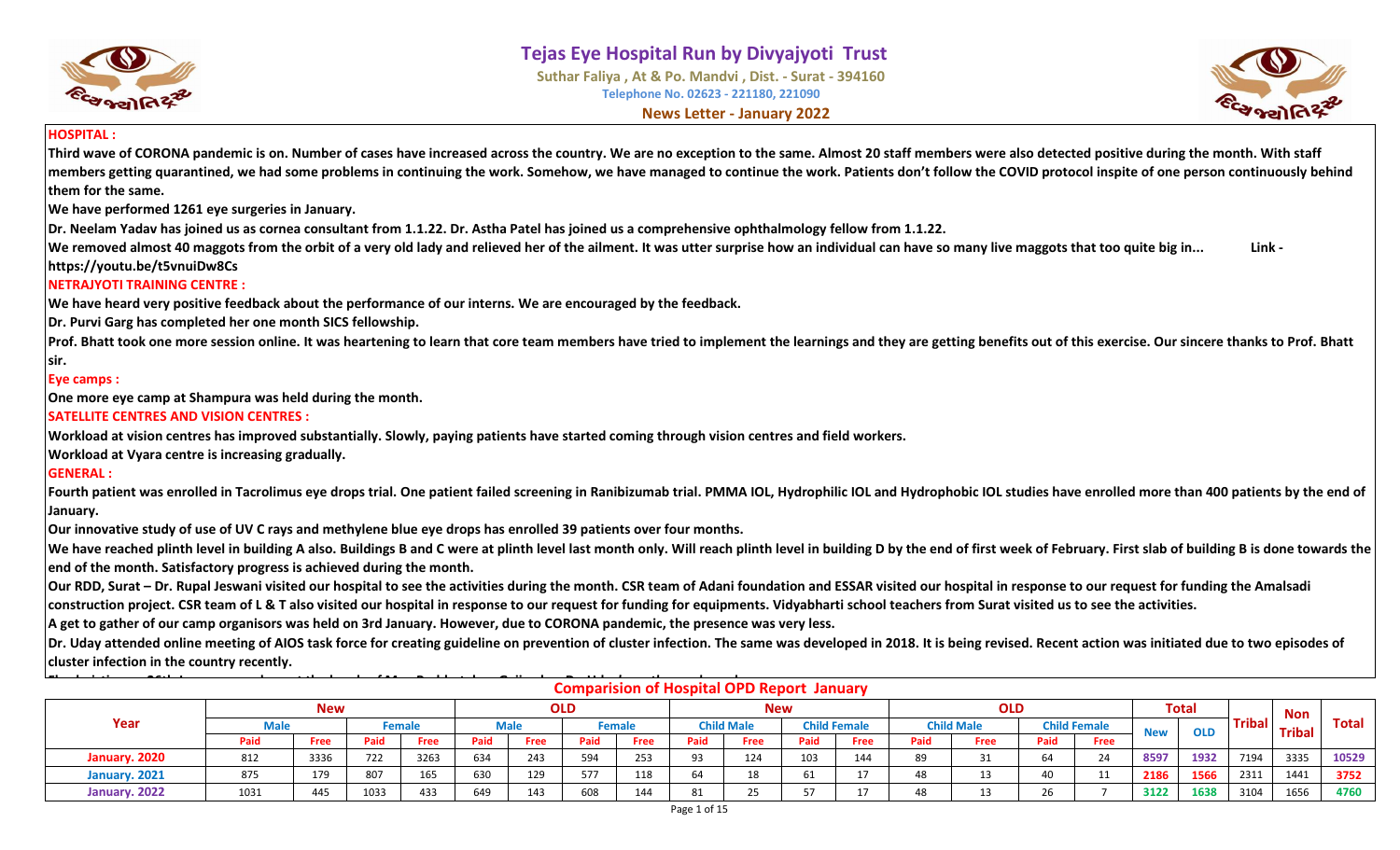# **Comparision of Hospital OPD Report YTD**

|                               |      | <b>New</b> |      |        |      |             | <b>OLD</b> |        |      |                   | <b>New</b> |                     |      | <b>OLD</b>        |      |                     |            | <b>Total</b> |        | Non           |              |
|-------------------------------|------|------------|------|--------|------|-------------|------------|--------|------|-------------------|------------|---------------------|------|-------------------|------|---------------------|------------|--------------|--------|---------------|--------------|
| Year                          | Male |            |      | Female |      | <b>Male</b> |            | Female |      | <b>Child Male</b> |            | <b>Child Female</b> |      | <b>Child Male</b> |      | <b>Child Female</b> | <b>New</b> | <b>OLD</b>   | Tribal | <b>Tribal</b> | <b>Total</b> |
|                               | Paid | Free       | Paid | Free   | Paid | Free        | Paid       | Free   | Paid | Free              | Paid       | Free                | Paid | Free              | Paid | Free                |            |              |        |               |              |
| <b>April to January. 2020</b> | 7621 | 19074      | 6487 | 18009  | 6530 | 2404        | 5316       | 2081   | 948  | 873               | 924        | 954                 | 816  | 260               | 528  | 187                 | 54890      | 18122        | 47697  | 25315         | 73012        |
| <b>April to January. 2021</b> | 5834 | 1210       | 4801 | 995    | 4402 | 994         | 3143       | 776    | 492  | 144               | 410        |                     | 427  | 124               | 220  | 64                  | 14002      | 10150        | 13733  | 10419         | 24152        |
| <b>April to January. 2022</b> | 8693 | 2229       | 8066 | 2043   | 6315 | 1303        | 5185       | 1080   | 744  | 215               | 609        | 179                 | 676  | 101<br>ᆠᆑ         | 405  | 114                 | 22778      | 15269        | 23086  | 14961         | 38047        |

# **Comparision of District wise OPD & Indoor details Month of January**

| <b>STATE</b>                                   | <b>DISTRICT</b>           |               | <b>New</b>    |               |             | <b>Review</b>  |               |               | Total         |               |               | <b>Indoor</b>  |               |
|------------------------------------------------|---------------------------|---------------|---------------|---------------|-------------|----------------|---------------|---------------|---------------|---------------|---------------|----------------|---------------|
|                                                |                           | <b>Jan.20</b> | <b>Jan.21</b> | <b>Jan.22</b> | Jan.20      | <b>Jan.21</b>  | <b>Jan.22</b> | <b>Jan.20</b> | <b>Jan.21</b> | <b>Jan.22</b> | <b>Jan.20</b> | <b>Jan.21</b>  | <b>Jan.22</b> |
| <b>GUJARAT</b>                                 |                           |               |               |               |             |                |               |               |               |               |               |                |               |
|                                                | <b>SURAT</b>              | 3862          | 1090          | 2086          | 1122        | 855            | 1051          | 4984          | 1945          | 3137          | 404           | 302            | 376           |
|                                                | <b>TAPI</b>               | 2548          | 467           | 280           | 369         | 319            | 165           | 2917          | 786           | 445           | 337           | 212            | 286           |
|                                                | <b>BHARUCH</b>            | 216           | 169           | 259           | 157         | 174            | 223           | 373           | 343           | 482           | 57            | 53             | 130           |
|                                                | <b>NAVSARI</b>            | 12            | 10            | 12            | 12          | $\overline{7}$ | 11            | 24            | 17            | 23            | $\Omega$      | 3              | 8             |
|                                                | <b>NARMADA</b>            | 855           | 128           | 93            | 153         | 81             | 61            | 1008          | 209           | 154           | 147           | 68             | 30            |
|                                                | VALSAD                    | 8             | 13            | 10            | 13          | 8              | 3             | 21            | 21            | 13            | 5             | $\overline{7}$ | 6             |
|                                                | Other                     | 541           | 74            | 147           | 21          | 20             | 16            | 562           | 94            | 163           | 128           | 61             | 110           |
|                                                | *SubTotal*                | 8042          | 1951          | 2887          | 1847        | 1464           | 1530          | 9889          | 3415          | 4417          | 1078          | 706            | 946           |
| <b>OTHER STATE</b>                             |                           |               |               |               |             |                |               |               |               |               |               |                |               |
|                                                | <b>OTHER</b>              | 0             | $\Omega$      | 0             | 0           | 0              | $\mathbf 0$   | $\mathbf 0$   | $\Omega$      | $\Omega$      | 0             | $\mathbf 0$    | $\mathbf 0$   |
|                                                | *SubTotal*                | $\mathbf{0}$  | $\mathbf{0}$  | 0             | $\mathbf 0$ | 0              | $\mathbf{0}$  | 0             | $\mathbf{0}$  | $\mathbf{0}$  | $\mathbf{0}$  | $\mathbf 0$    | $\mathbf 0$   |
| <b>MAHARASHTRA</b>                             |                           |               |               |               |             |                |               |               |               |               |               |                |               |
|                                                | <b>NANDURBAR</b>          | 555           | 235           | 235           | 85          | 102            | 108           | 640           | 337           | 343           | 103           | 145            | 160           |
|                                                | Other dist.of MAHARASHTRA | $\Omega$      | $\Omega$      | 0             | 0           | 0              | 0             | 0             | 0             | $\Omega$      | $\Omega$      | $\mathbf 0$    | $\mathbf 0$   |
|                                                | *SubTotal*                | 555           | 235           | 235           | 85          | 102            | 108           | 640           | 337           | 343           | 103           | 145            | 160           |
| <b>Netrang, Zankhvav &amp; Vyara Operation</b> |                           |               |               |               |             |                |               |               |               |               | 177           | 101            | 75            |
| *Grand Total*                                  |                           | 8597          | 2186          | 3122          | 1932        | 1566           | 1638          | 10529         | 3752          | 4760          | 1358          | 952            | 1181          |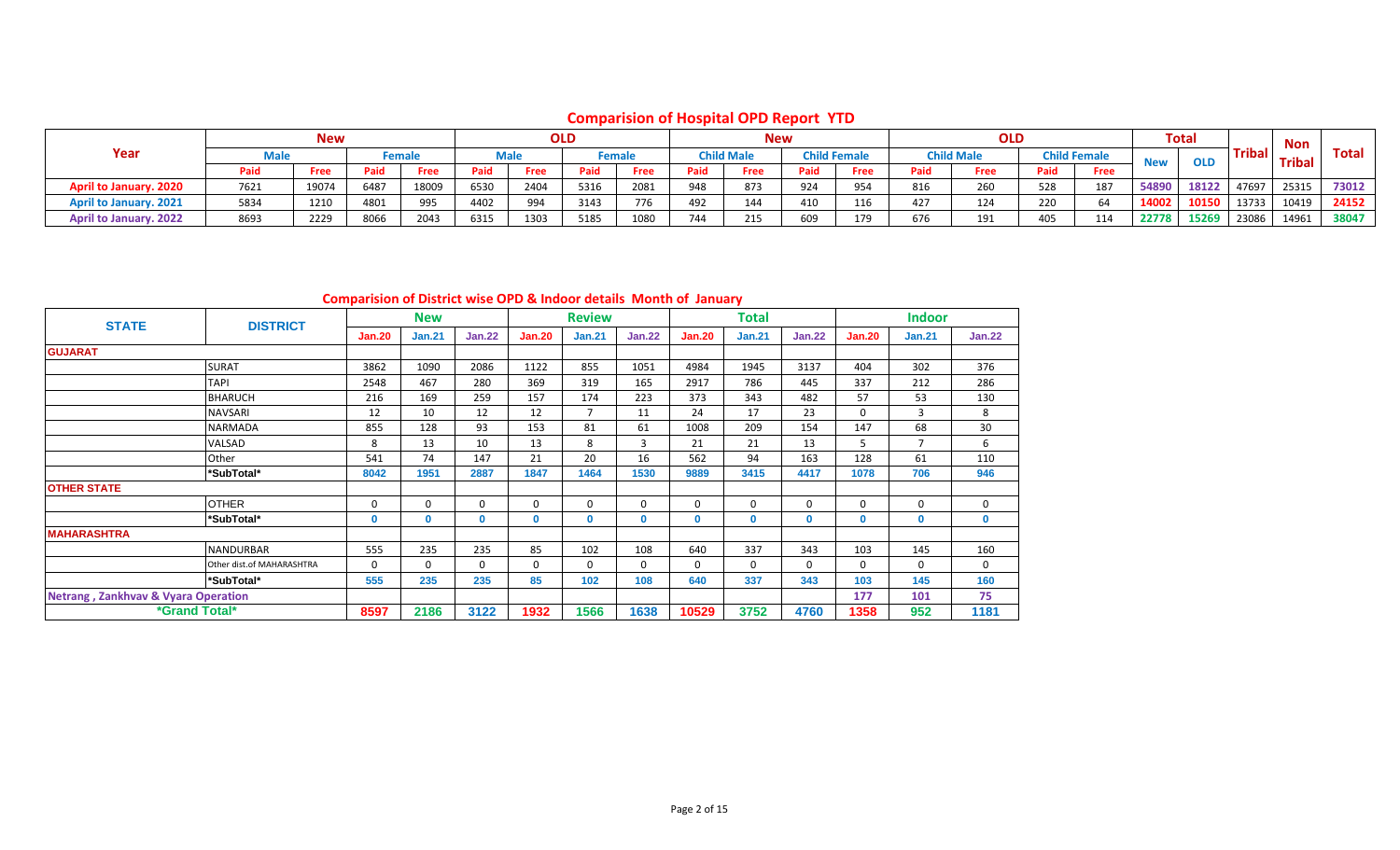|                                                        |                           |                 | <b>New</b>                             |                 |                                        | <b>Review</b>                       |                 |                                        | Total                               |                                     |                                     | <b>Indoor</b>                       |                       |
|--------------------------------------------------------|---------------------------|-----------------|----------------------------------------|-----------------|----------------------------------------|-------------------------------------|-----------------|----------------------------------------|-------------------------------------|-------------------------------------|-------------------------------------|-------------------------------------|-----------------------|
| <b>STATE</b>                                           | <b>DISTRICT</b>           | <b>April to</b> | <b>April to</b><br>Jan. 2020 Jan. 2021 | <b>April to</b> | <b>April to</b><br>Jan. 2022 Jan. 2020 | <b>April to</b><br><b>Jan. 2021</b> | <b>April to</b> | <b>April to</b><br>Jan. 2022 Jan. 2020 | <b>April to</b><br><b>Jan. 2021</b> | <b>April to</b><br><b>Jan. 2022</b> | <b>April to</b><br><b>Jan. 2020</b> | <b>April to</b><br><b>Jan. 2021</b> | April to Jan.<br>2022 |
| <b>GUJARAT</b>                                         |                           |                 |                                        |                 |                                        |                                     |                 |                                        |                                     |                                     |                                     |                                     |                       |
|                                                        | <b>SURAT</b>              | 24793           | 8109                                   | 12818           | 10533                                  | 5824                                | 8308            | 35326                                  | 13933                               | 21126                               | 2857                                | 1576                                | 2605                  |
|                                                        | <b>TAPI</b>               | 15526           | 2679                                   | 4122            | 3413                                   | 1929                                | 3007            | 18939                                  | 4608                                | 7129                                | 2118                                | 908                                 | 1941                  |
|                                                        | <b>BHARUCH</b>            | 2638            | 949                                    | 1865            | 1698                                   | 954                                 | 1872            | 4336                                   | 1903                                | 3737                                | 508                                 | 289                                 | 682                   |
|                                                        | <b>NAVSARI</b>            | 780             | 85                                     | 136             | 282                                    | 103                                 | 123             | 1062                                   | 188                                 | 259                                 | 139                                 | 35                                  | 71                    |
|                                                        | <b>NARMADA</b>            | 4200            | 965                                    | 1191            | 1075                                   | 665                                 | 828             | 5275                                   | 1630                                | 2019                                | 765                                 | 377                                 | 584                   |
|                                                        | VALSAD                    | 202             | 41                                     | 66              | 151                                    | 52                                  | 44              | 353                                    | 93                                  | 110                                 | 58                                  | 35                                  | 26                    |
|                                                        | Other                     | 2271            | 296                                    | 696             | 149                                    | 111                                 | 174             | 2420                                   | 407                                 | 870                                 | 588                                 | 181                                 | 514                   |
|                                                        | *SubTotal*                | 50410           | 13124                                  | 20894           | 17301                                  | 9638                                | 14356           | 67711                                  | 22762                               | 35250                               | 7033                                | 3401                                | 6423                  |
| <b>OTHER STATE</b>                                     |                           |                 |                                        |                 |                                        |                                     |                 |                                        |                                     |                                     |                                     |                                     |                       |
|                                                        | <b>OTHER</b>              | 0               | 0                                      | $\Omega$        | $\Omega$                               | $\Omega$                            | 0               | 0                                      | $\mathbf 0$                         | $\Omega$                            | $\Omega$                            | $\mathbf 0$                         | 0                     |
|                                                        | *SubTotal*                | $\mathbf 0$     | $\bf{0}$                               | $\mathbf{0}$    | $\mathbf{0}$                           | $\mathbf{0}$                        | 0               | 0                                      | $\mathbf{0}$                        | $\mathbf{0}$                        | $\mathbf{0}$                        | $\mathbf{0}$                        | 0                     |
| <b>MAHARASHTRA</b>                                     |                           |                 |                                        |                 |                                        |                                     |                 |                                        |                                     |                                     |                                     |                                     |                       |
|                                                        | <b>NANDURBAR</b>          | 4480            | 878                                    | 1884            | 821                                    | 512                                 | 913             | 5301                                   | 1390                                | 2797                                | 928                                 | 494                                 | 1205                  |
|                                                        | Other dist.of MAHARASHTRA | $\Omega$        | 0                                      | $\Omega$        | $\Omega$                               | $\Omega$                            | 0               | 0                                      | 0                                   | $\Omega$                            | $\Omega$                            | $\Omega$                            | 0                     |
|                                                        | *SubTotal*                | 4480            | 878                                    | 1884            | 821                                    | 512                                 | 913             | 5301                                   | 1390                                | 2797                                | 928                                 | 494                                 | 1205                  |
| <b>Netrang PHC, Zankhvav CHC &amp; Vyara Operation</b> |                           |                 |                                        |                 |                                        |                                     |                 |                                        |                                     |                                     | 1067                                | 516                                 | 523                   |
| <i><b>*Grand Total*</b></i>                            |                           | 54890           | 14002                                  | 22778           | 18122                                  | 10150                               | 15269           | 73012                                  | 24152                               | 38047                               | 9028                                | 4411                                | 8151                  |

## **Comparision of District wise OPD & Indoor details YTD**

# **Comparision of Investigation for January**

| Investigation                   |                |                | January.2020 |              |          |                | January.2021 |              |          |                | January.2022 |              |
|---------------------------------|----------------|----------------|--------------|--------------|----------|----------------|--------------|--------------|----------|----------------|--------------|--------------|
|                                 | Paid           | <b>Subsidy</b> | Free         | <b>Total</b> | Paid     | <b>Subsidy</b> | <b>Free</b>  | <b>Total</b> | Paid     | <b>Subsidy</b> | <b>Free</b>  | <b>Total</b> |
| A SCAN                          | 69             | 2              | 901          | 972          | 5        | 0              | 644          | 649          | 10       |                | 866          | 876          |
| <b>AUTOMATED PERIMETRY</b>      | 14             | $\Omega$       | 4            | 18           | 11       |                | 5            | 17           | 5        |                | 3            | 8            |
| <b>B SCAN</b>                   | 59             | 5              | 315          | 379          | 94       |                | 216          | 317          | 93       |                | 206          | 306          |
| <b>IFLUORESCEIN ANGIOGRAPHY</b> |                | $\Omega$       | $\Omega$     | $\mathbf{0}$ |          | 0              | 0            |              | 0        | 0              | 0            | 0            |
| <b>FUNDUS PHOTO</b>             | 6              |                |              | 8            | 3        | 0              | 3            | 6            | 4        | 0              |              | 5            |
| <b>HRT</b>                      |                | $\Omega$       | $\Omega$     | $\bf{0}$     | $\Omega$ | 0              | $\Omega$     | 0            | $\Omega$ |                | $\Omega$     | 0            |
| <b>OCT</b>                      | 39             | 11             | 54           | 104          | 61       | 19             | 44           | 124          | 65       | 38             | 64           | 167          |
| <b>PACHYMETRY</b>               | 15             |                | 2            | 18           | 22       | 2              | 5            | 29           | 32       | 6              | 7            | 45           |
| <b>PENTACAM</b>                 | $\overline{2}$ | 3              |              | 6            | 5        | 5              | 3            | 13           | 3        | 2              |              | 6            |
| Specular Microscopy             |                | $\Omega$       |              | 8            | C        | 0              |              |              |          | 0              | -            | 8            |
| <b>TOPOGRAPHY</b>               |                | $\Omega$       | $\Omega$     |              | 2        |                |              | 4            | $\Omega$ |                | 0            | $\mathbf{0}$ |
| <b>Total</b>                    | 206            | 23             | 1285         | 1514         | 204      | 35             | 922          | 1161         | 213      | 53             | 1155         | 1421         |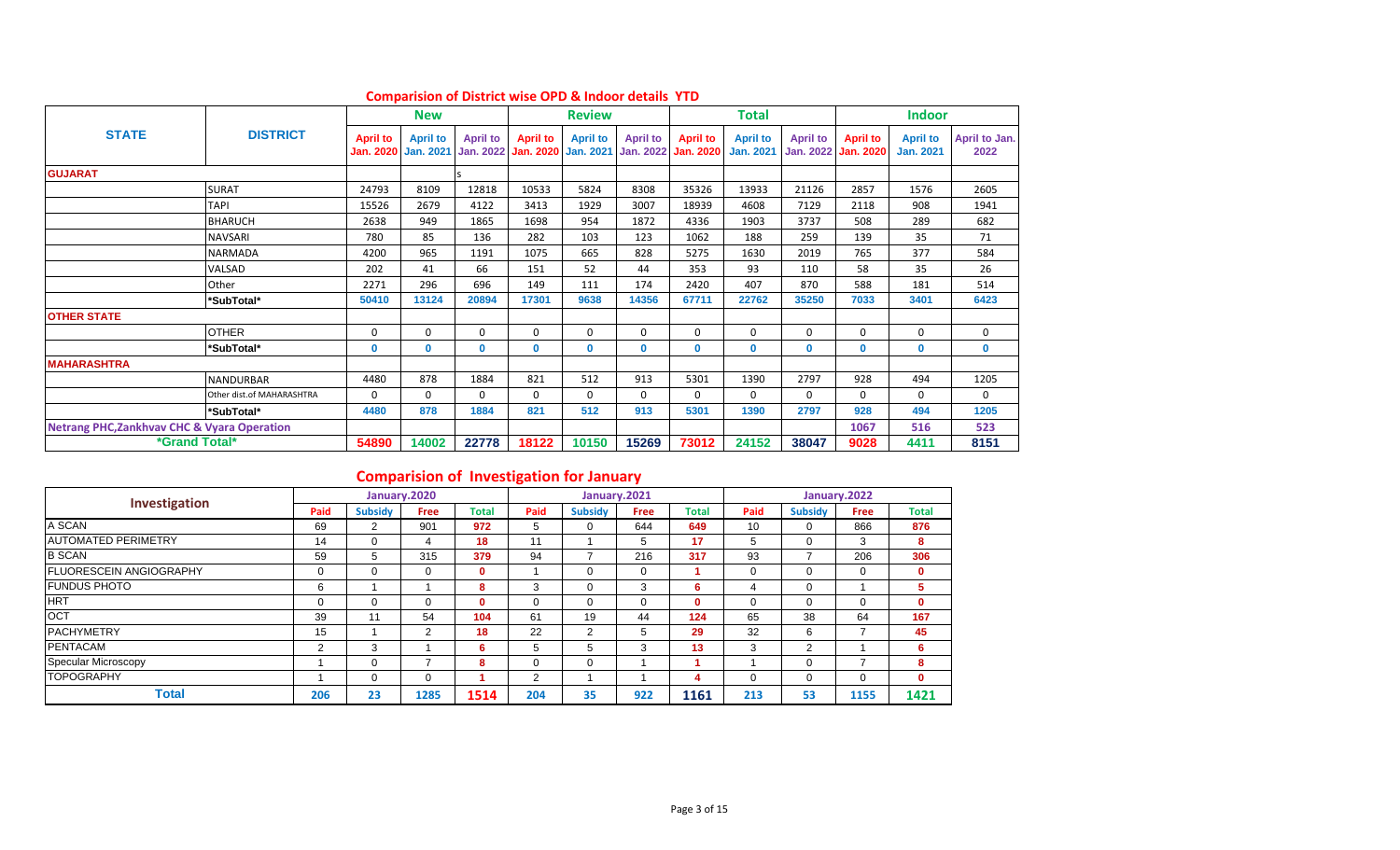|                                 |      | April 2019 to January 2020 |          |                 |          | April 2020 to January 2021 |             |              |             | April 2021 to January 2022 |             |              |
|---------------------------------|------|----------------------------|----------|-----------------|----------|----------------------------|-------------|--------------|-------------|----------------------------|-------------|--------------|
| <b>Investigation</b>            | Paid | <b>Subsidy</b>             | Free     | <b>Total</b>    | Paid     | <b>Subsidy</b>             | <b>Free</b> | <b>Total</b> | Paid        | <b>Subsidy</b>             | <b>Free</b> | Total        |
| A SCAN                          | 996  | 5                          | 4977     | 5978            | 59       | 0                          | 2684        | 2743         | 54          | 0                          | 6140        | 6194         |
| <b>AUTOMATED PERIMETRY</b>      | 117  | 6                          | 31       | 154             | 68       |                            | 17          | 89           | 118         |                            | 44          | 169          |
| <b>B SCAN</b>                   | 604  | 26                         | 2170     | 2800            | 715      | 13                         | 897         | 1625         | 601         | 35                         | 1389        | 2025         |
| <b>IFLUORESCEIN ANGIOGRAPHY</b> | 9    | $\Omega$                   | 3        | 12 <sup>2</sup> |          |                            | $\mathbf 0$ | 2.           | 3           | 0                          | 5           | 8            |
| <b>IFUNDUS PHOTO</b>            | 17   | 33                         | 17       | 67              | 22       | 8                          | 15          | 45           | 32          | 4                          | 14          | 50           |
| <b>HRT</b>                      |      | $\Omega$                   | $\Omega$ | $\mathbf{0}$    | $\Omega$ |                            | $\Omega$    | 0            | $\mathbf 0$ | 0                          | $\mathbf 0$ | $\mathbf{0}$ |
| <b>OCT</b>                      | 468  | 169                        | 399      | 1036            | 291      | 84                         | 179         | 554          | 667         | 272                        | 651         | 1590         |
| <b>PACHYMETRY</b>               | 116  |                            | 17       | 140             | 71       | 4                          | 11          | 86           | 372         | 33                         | 157         | 562          |
| <b>PENTACAM</b>                 | 46   | 42                         | 28       | 116             | 32       | 28                         | 10          | 70           | 46          | 38                         | 32          | 116          |
| Specular Microscopy             | 9    | $\Omega$                   | 63       | 72              | 5        |                            | 42          | 48           | 35          |                            | 191         | 227          |
| <b>TOPOGRAPHY</b>               | 3    | $\Omega$                   | 2        | 5               | 6        |                            |             | 14           | 3           | 0                          |             | 4            |
| Total                           | 2385 | 288                        | 7707     | 10380           | 1270     | 144                        | 3862        | 5276         | 1931        | 390                        | 8624        | 10945        |

# **Comparision of Investigation YTD**

# **Comparision of Lab. Investigation for January**

| Investigation                  |              |                | January.2020   |                |                |                | January.2021   |                      |                |                | January.2022   |                |
|--------------------------------|--------------|----------------|----------------|----------------|----------------|----------------|----------------|----------------------|----------------|----------------|----------------|----------------|
|                                | Paid         | <b>Subsidy</b> | Free           | <b>Total</b>   | Paid           | <b>Subsidy</b> | Free           | <b>Total</b>         | Paid           | <b>Subsidy</b> | <b>Free</b>    | <b>Total</b>   |
| <b>B.T &amp; C.T</b>           | 12           | $\overline{2}$ | 18             | 32             | 4              | 0              | 3              | 7                    | 11             | 0              | 21             | 32             |
| Biopsy                         | $\Omega$     | $\Omega$       | $\overline{2}$ | $\overline{2}$ | $\Omega$       | $\Omega$       | $\overline{1}$ | 4                    | $\overline{2}$ | $\Omega$       | $\Omega$       | $\mathbf{2}$   |
| <b>BLOOD UREA</b>              | 11           | $\overline{2}$ | $\overline{2}$ | 15             | 8              | 1              | 4              | 13                   | $\overline{7}$ | $\mathbf 0$    | $\overline{4}$ | 11             |
| CBC (HB, TC, DC, RBC, PLATELET | 37           | 3              | 18             | 58             | 24             | $\overline{2}$ | 21             | 47                   | 28             | 3              | 23             | 54             |
| <b>CULTURE</b>                 | 6            | $\mathbf 0$    | 12             | 18             | 5              | $\mathbf 0$    | 15             | 20                   | 12             | $\overline{1}$ | 5              | 18             |
| E.S.R                          | 13           | $\overline{2}$ | $\overline{7}$ | 22             | 14             | 1              | $\overline{7}$ | 22                   | 14             | $\overline{2}$ | 9              | 25             |
| <b>FBS</b>                     | 8            | $\mathbf 0$    | 87             | 95             | $\overline{2}$ | 0              | 45             | 47                   | 4              | $\mathbf 0$    | 74             | 78             |
| GHB(HBA1C                      | 12           | $\overline{1}$ | 12             | 25             | 16             | $\overline{2}$ | 42             | 60                   | 45             | 3              | 36             | 84             |
| <b>GRAM STAIN</b>              | 18           | $\mathbf 0$    | 15             | 33             | 24             | $\overline{2}$ | 14             | 40                   | 23             | 3              | $\overline{7}$ | 33             |
| H.I.V                          | 11           | $\overline{1}$ | 55             | 67             | $\overline{4}$ | 1              | 32             | 37                   | $\mathbf{1}$   | $\mathbf 0$    | 46             | 47             |
| <b>HBS AG</b>                  | 11           | $\overline{1}$ | 55             | 67             | $\overline{4}$ | 1              | 32             | 37                   | $\mathbf{1}$   | $\Omega$       | 46             | 47             |
| <b>HEMOGLOBIN (HB)</b>         | 12           | $\overline{2}$ | 17             | 31             | 4              | 0              | $\overline{2}$ | 6                    | 9              | 0              | 19             | 28             |
| KOH                            | 18           | $\mathbf 0$    | 15             | 33             | 24             | $\overline{2}$ | 14             | 40                   | 23             | 3              | $\overline{7}$ | 33             |
| <b>LIPID PROFILE</b>           | 11           | $\overline{1}$ | $\overline{7}$ | 19             | 6              | $\overline{2}$ | $\overline{7}$ | 15                   | 8              | 2              | 5              | 15             |
| M.T                            | 11           | 1              | $\overline{1}$ | 13             | 9              | 1              | $\overline{2}$ | 12                   | 6              |                | 0              | $\overline{7}$ |
| PP <sub>2</sub> BS             | 2            | $\mathbf 0$    | 6              | 8              | $\mathbf 0$    | $\mathbf 0$    | 12             | 12                   | $\mathbf 0$    | $\mathbf 0$    | 18             | 18             |
| <b>R.A FACTOR</b>              | 4            | $\Omega$       | $\overline{1}$ | 5              | 6              | $\mathbf{1}$   | 3              | 10                   | $\overline{1}$ | $\Omega$       | $\Omega$       | 1              |
| <b>RBS</b>                     | 236          | 8              | 977            | 1221           | 134            | $\overline{7}$ | 497            | 638                  | 155            | 8              | 412            | 575            |
| S.CHOLESTROL                   | $\mathbf 0$  | $\mathbf 0$    | $\mathbf 0$    | $\mathbf 0$    | $\overline{1}$ | 0              | $\mathbf 0$    |                      | $\mathbf 0$    | $\mathbf 0$    | $\mathbf 0$    | $\mathbf{0}$   |
| <b>S.CREATININE</b>            | 15           | 3              | 4              | 22             | 10             | $\mathbf{1}$   | 5              | 16                   | $\overline{7}$ | $\Omega$       | 8              | 15             |
| <b>URINE SUGAR</b>             | 236          | 6              | 977            | 1219           | 131            | $\overline{7}$ | 491            | 629                  | 151            | $\overline{7}$ | 410            | 568            |
| V.D.R.L                        | $\mathbf{A}$ | $\mathbf 0$    | 44             | 45             | 1              | 0              | 29             | 30                   | $\overline{1}$ | $\mathbf 0$    | 46             | 47             |
| Other Lab Test                 | $\Omega$     | $\Omega$       | 47             | 47             | $\overline{1}$ | $\Omega$       | 31             | 32                   | $\overline{1}$ | $\Omega$       | 47             | 48             |
| <b>ECG</b>                     | 56           | $\mathbf 0$    | 298            | 354            | 12             | 0              | 172            | 184                  | 18             | $\mathbf 0$    | 284            | 302            |
| <b>Total</b>                   | 741          | 33             | 2677           | 3451           | 444            | 31             | 1481           | 1956<br>Page 4 of 15 | 528            | 33             | 1527           | 2088           |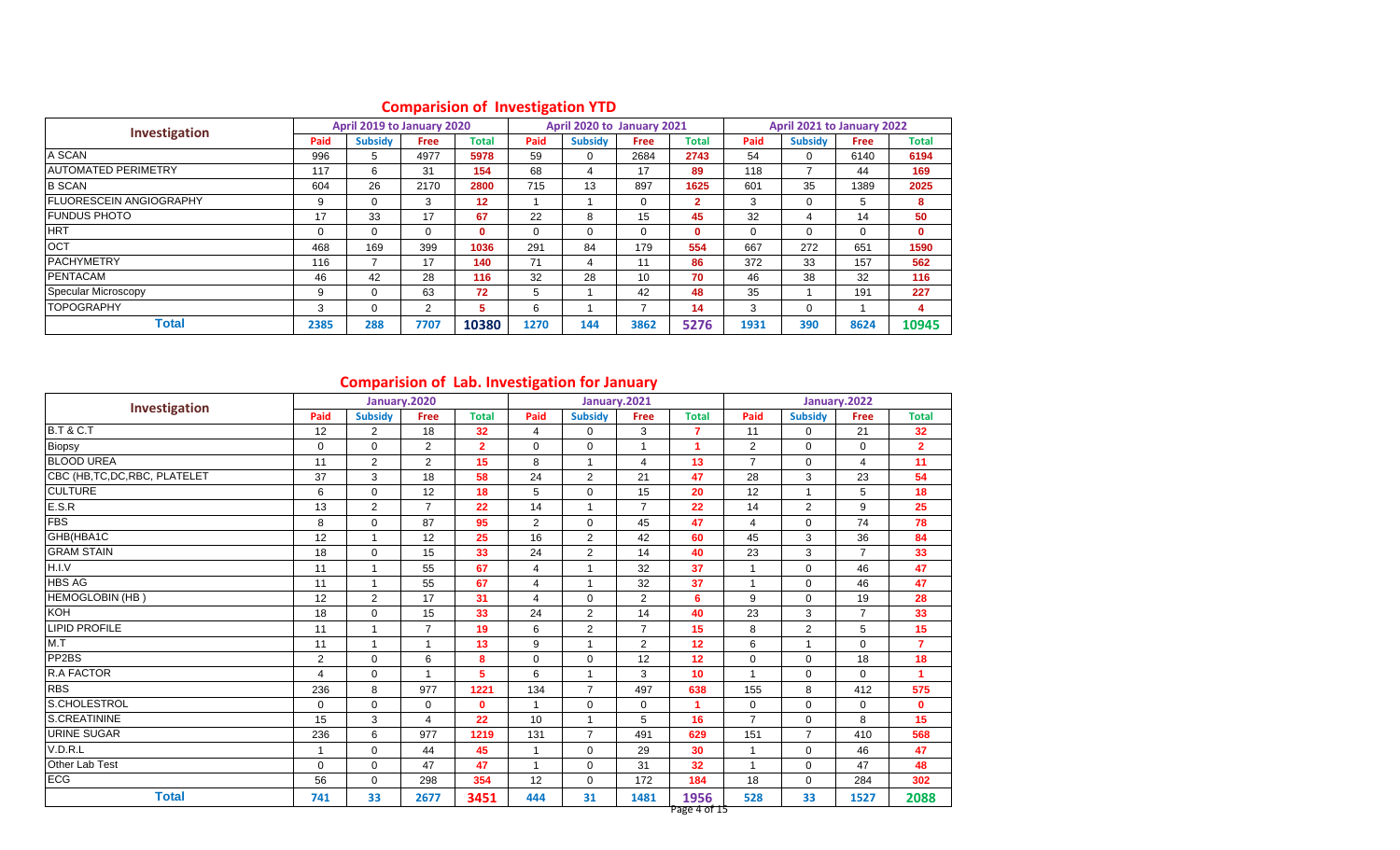|                                |      | April 2019 to January 2020 |             |                |                | April 2020 to January 2021 |      |              |                | April 2021 to January 2022 |                |              |
|--------------------------------|------|----------------------------|-------------|----------------|----------------|----------------------------|------|--------------|----------------|----------------------------|----------------|--------------|
| Investigation                  | Paid | <b>Subsidy</b>             | <b>Free</b> | <b>Total</b>   | Paid           | <b>Subsidy</b>             | Free | <b>Total</b> | Paid           | <b>Subsidy</b>             | <b>Free</b>    | <b>Total</b> |
| <b>B.T &amp; C.T</b>           | 77   | 3                          | 84          | 164            | 12             | 0                          | 10   | 22           | 59             |                            | 98             | 158          |
| Biopsy                         | 10   | $\Omega$                   | 8           | 18             | $\overline{7}$ | $\Omega$                   | 4    | 11           | 14             | $\Omega$                   | $\overline{7}$ | 21           |
| <b>BLOOD UREA</b>              | 92   | $\overline{7}$             | 167         | 266            | 40             | $\overline{7}$             | 20   | 67           | 55             | 3                          | 55             | 113          |
| CBC (HB, TC, DC, RBC, PLATELET | 451  | 12                         | 489         | 952            | 259            | 11                         | 159  | 429          | 337            | 20                         | 453            | 810          |
| <b>CULTURE</b>                 | 25   | $\mathbf{1}$               | 76          | 102            | 36             | $\Omega$                   | 69   | 105          | 46             | 3                          | 114            | 163          |
| E.S.R                          | 188  | 8                          | 356         | 552            | 134            | 8                          | 108  | 250          | 186            | 12                         | 268            | 466          |
| <b>FBS</b>                     | 182  | 5                          | 419         | 606            | 49             | 4                          | 259  | 312          | 40             |                            | 543            | 584          |
| GHB(HBA1C                      | 127  | 13                         | 124         | 264            | 125            | 11                         | 274  | 410          | 232            | 10                         | 406            | 648          |
| <b>GRAM STAIN</b>              | 138  | 5                          | 86          | 229            | 122            | 3                          | 69   | 194          | 164            | 15                         | 138            | 317          |
| H.I.V                          | 101  | $\overline{7}$             | 508         | 616            | 43             | 4                          | 219  | 266          | 20             | $\mathbf 0$                | 407            | 427          |
| <b>HBS AG</b>                  | 98   | 6                          | 505         | 609            | 43             | 4                          | 215  | 262          | 19             | $\Omega$                   | 403            | 422          |
| HEMOGLOBIN (HB)                | 74   | 3                          | 79          | 156            | 11             | $\Omega$                   | 14   | 25           | 49             |                            | 89             | 139          |
| <b>KOH</b>                     | 141  | 6                          | 86          | 233            | 126            | 3                          | 71   | 200          | 173            | 17                         | 139            | 329          |
| <b>LIPID PROFILE</b>           | 94   | 13                         | 120         | 227            | 44             | 8                          | 24   | 76           | 68             | 9                          | 44             | 121          |
| M.T                            | 102  | 5                          | 23          | 130            | 81             | 6                          | 14   | 101          | 100            | 6                          | 31             | 137          |
| PP2BS                          | 77   | 2                          | 94          | 173            | 21             | $\Omega$                   | 56   | 77           | 16             | 3                          | 108            | 127          |
| R.A FACTOR                     | 42   | 3                          | 9           | 54             | 49             | 5                          | 11   | 65           | 63             | 3                          | 19             | 85           |
| <b>RBS</b>                     | 2821 | 37                         | 5435        | 8293           | 1109           | 18                         | 1910 | 3037         | 1433           | 35                         | 4074           | 5542         |
| S.CHOLESTROL                   | 7    | $\mathbf 0$                | $\Omega$    | $\overline{7}$ | 6              | $\Omega$                   | 1    | 7            | 5              | $\Omega$                   |                | 6            |
| S.CREATININE                   | 119  | 13                         | 173         | 305            | 59             | 6                          | 27   | 92           | 99             | 5                          | 71             | 175          |
| <b>URINE SUGAR</b>             | 2802 | 32                         | 5369        | 8203           | 1091           | 18                         | 1935 | 3044         | 1415           | 34                         | 4014           | 5463         |
| V.D.R.L                        | 8    | 3                          | 352         | 363            | 3              | $\Omega$                   | 163  | 166          | 5              |                            | 306            | 312          |
| Other Lab Test                 | 19   | $\mathbf 0$                | 466         | 485            | 5              | $\mathbf 0$                | 179  | 184          | $\overline{4}$ | $\mathbf 0$                | 360            | 364          |
| <b>ECG</b>                     | 666  | 3                          | 1295        | 1964           | 140            | $\Omega$                   | 912  | 1052         | 147            | $\overline{2}$             | 2233           | 2382         |
| <b>Total</b>                   | 8461 | 187                        | 16323       | 24971          | 3615           | 116                        | 6723 | 10454        | 4749           | 181                        | 14381          | 19311        |

#### **Comparision of Lab. Investigation YTD**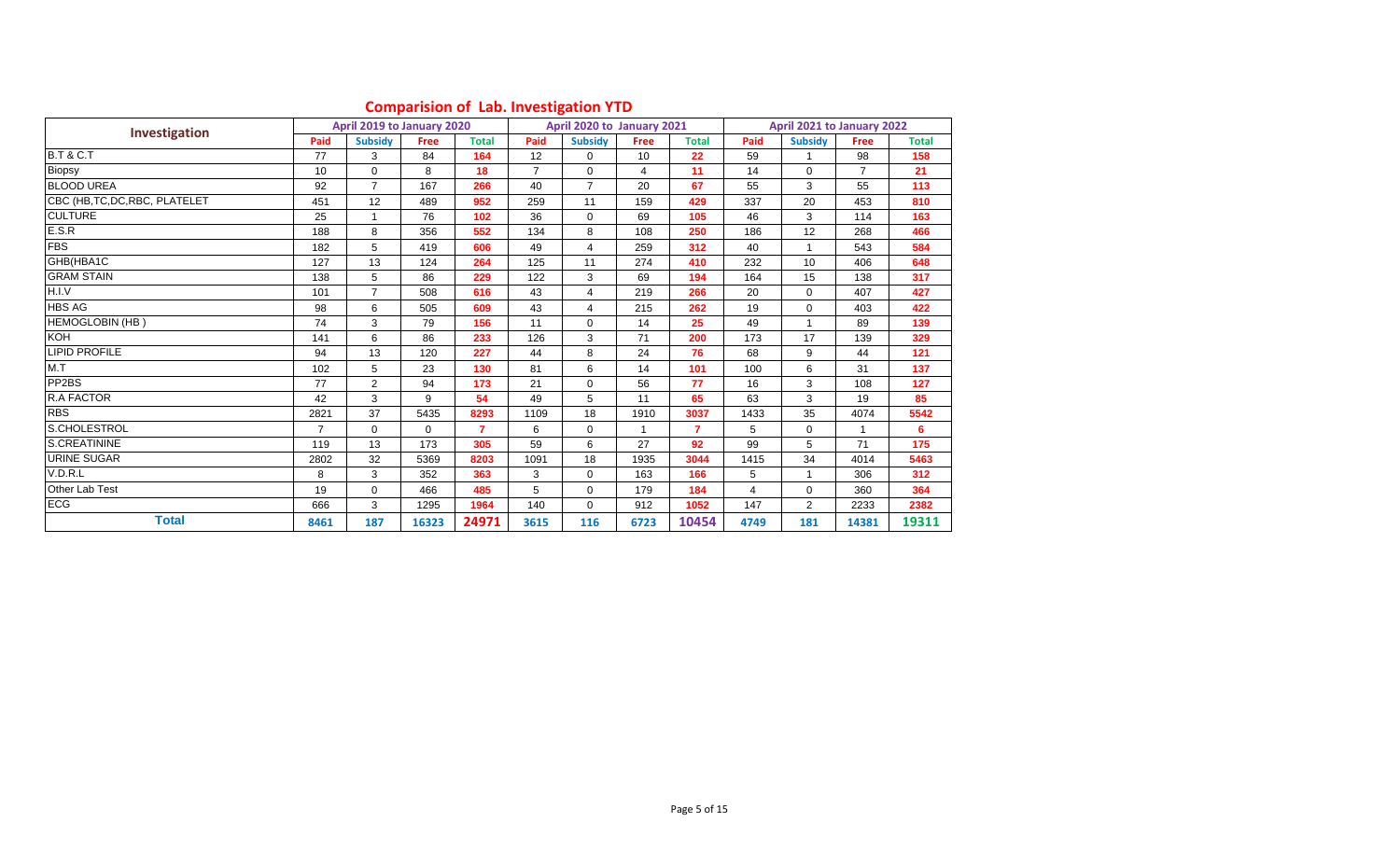# **Comparision of Surgery for January**

|                                        |                | <b>Paid</b>    |                |                | <b>Subsidized</b> |                |                | <b>Free + Camp free</b> |                |                | <b>Total</b> |              |
|----------------------------------------|----------------|----------------|----------------|----------------|-------------------|----------------|----------------|-------------------------|----------------|----------------|--------------|--------------|
| <b>Name of Surgery</b>                 | Jan.<br>2020   | Jan.<br>2021   | Jan.<br>2022   | Jan.<br>2020   | Jan.<br>2021      | Jan.<br>2022   | Jan.<br>2020   | Jan.<br>2021            | Jan.<br>2022   | Jan.<br>2020   | Jan.<br>2021 | 2022<br>Jan. |
| CATARACT PHACO + IOL                   | 78             | 75             | 59             | $\Omega$       | $\overline{4}$    | $\Omega$       | 148            | 131                     | 197            | 226            | 210          | 256          |
| CATARACT SICS + IOL                    | 13             | 20             | 31             | 42             | 71                | 103            | 709            | 340                     | 420            | 764            | 431          | 554          |
| CATARACT SIMPLE WITHOUT IOL            | $\Omega$       | $\Omega$       | $\Omega$       | 0              | $\mathbf 0$       | $\Omega$       | $\overline{2}$ |                         |                | $\overline{2}$ |              |              |
| SICS\PHACO+AGS WITH IOL                | $\Omega$       | 0              | $\Omega$       | $\Omega$       | $\mathbf 0$       | $\Omega$       | 9              | 3                       | 9              | 9              | 3            | 9            |
| SICS\PHACO+PTERIGYUM+IOL               | $\Omega$       | $\overline{2}$ | 5              | $\Omega$       | 3                 | 3              | 51             | 19                      | 33             | 51             | 24           | 41           |
| <b>ANTI GLAUCOMA SURGERY</b>           | $\overline{2}$ | 1              | $\Omega$       | $\Omega$       | 2                 | $\Omega$       | 1              | -1                      | $\mathbf{0}$   | 3              | 4            | $\mathbf 0$  |
| <b>IKERATOPLASTY</b>                   | 4              | 0              | $\Omega$       | 4              | 2                 | $\Omega$       | 13             | 20                      | 6              | 21             | 22           | 6            |
| <b>AVASTIN INJ</b>                     | 28             | 29             | 30             |                | 5                 | $\overline{2}$ | 12             | 15                      | 23             | 41             | 49           | 55           |
| PTERIGYUM                              | 4              | 1              | $\overline{4}$ | $\overline{ }$ | 8                 | ⇁              | 72             | 45                      | 47             | 83             | 54           | 58           |
| SIMPLE RETINAL DETACHMENT              | $\Omega$       | 0              | $\Omega$       | $\Omega$       | $\mathbf 0$       | $\Omega$       | $\overline{0}$ |                         | $\mathbf{0}$   | 0              |              | $\mathbf 0$  |
| <b>VITRECTOMY</b>                      |                | 1              | 3              |                | 5                 | $\overline{z}$ | 11             | 11                      | 15             | 13             | 17           | 25           |
| <b>DCR</b>                             |                | 0              | $\overline{2}$ | $\Omega$       | -1                | 3              | 18             | $\overline{2}$          | 16             | 19             | 3            | 21           |
| <b>RETINAL DETACHMENT + Vitrectomy</b> | $\Omega$       | 2              |                |                | $\mathbf 0$       |                | $\overline{2}$ | 8                       | 3              | 3              | 10           | 5            |
| SICS\PHACO + IOL + VITRECTOMY          |                | $\Omega$       | $\Omega$       |                | 4                 | 3              | 20             | 11                      | 18             | 22             | 15           | 21           |
| <b>Other Retina Surgery</b>            |                | 4              | $\Omega$       | $\Omega$       |                   | $\Omega$       | 5              | $\overline{7}$          | $\mathbf{0}$   | 6              | 9            | $\mathbf{0}$ |
| <b>Oculoplasty Surgery</b>             | $\overline{2}$ | $\Omega$       |                |                | 4                 | 2              | 8              | 11                      | 8              | 11             | 15           | 11           |
| Squint Surgery                         | $\Omega$       | 0              | $\mathbf 0$    | 0              | $\mathbf 0$       | $\Omega$       | $\overline{0}$ | $\overline{4}$          | $\mathbf{0}$   | 0              | 4            | $\mathbf 0$  |
| <b>Other Surgery</b>                   | 6              | 1              | 5              | $\overline{2}$ | $\overline{4}$    | 10             | 37             | 13                      | 37             | 45             | 18           | 52           |
| Chalazion                              | 4              | 4              | $\overline{7}$ | 0              | $\Omega$          | $\Omega$       | 1              | $\Omega$                | $\mathbf{0}$   | 5.             | 4            | 7            |
| Foreign Body Removal                   | 73             | 60             | 63             | $\Omega$       | $\Omega$          | $\Omega$       | 0              | $\overline{\mathbf{A}}$ | $\overline{2}$ | 73             | 61           | 65           |
| Yag Laser - Capsulotomy & Iridectomy   | 27             | 62             | 21             | $\overline{7}$ | 6                 | 3              | 33             | 18                      | 20             | 67             | 86           | 44           |
| <b>Green Laser</b>                     | 40             | 26             | 21             |                | $\mathbf 0$       | $\overline{a}$ | 16             | $\overline{7}$          | 5              | 57             | 33           | 30           |
| Total                                  | 285            | 285            | 253            | 68             | 120               | 148            | 1168           | 669                     | 860            | 1521           | 1074         | 1261         |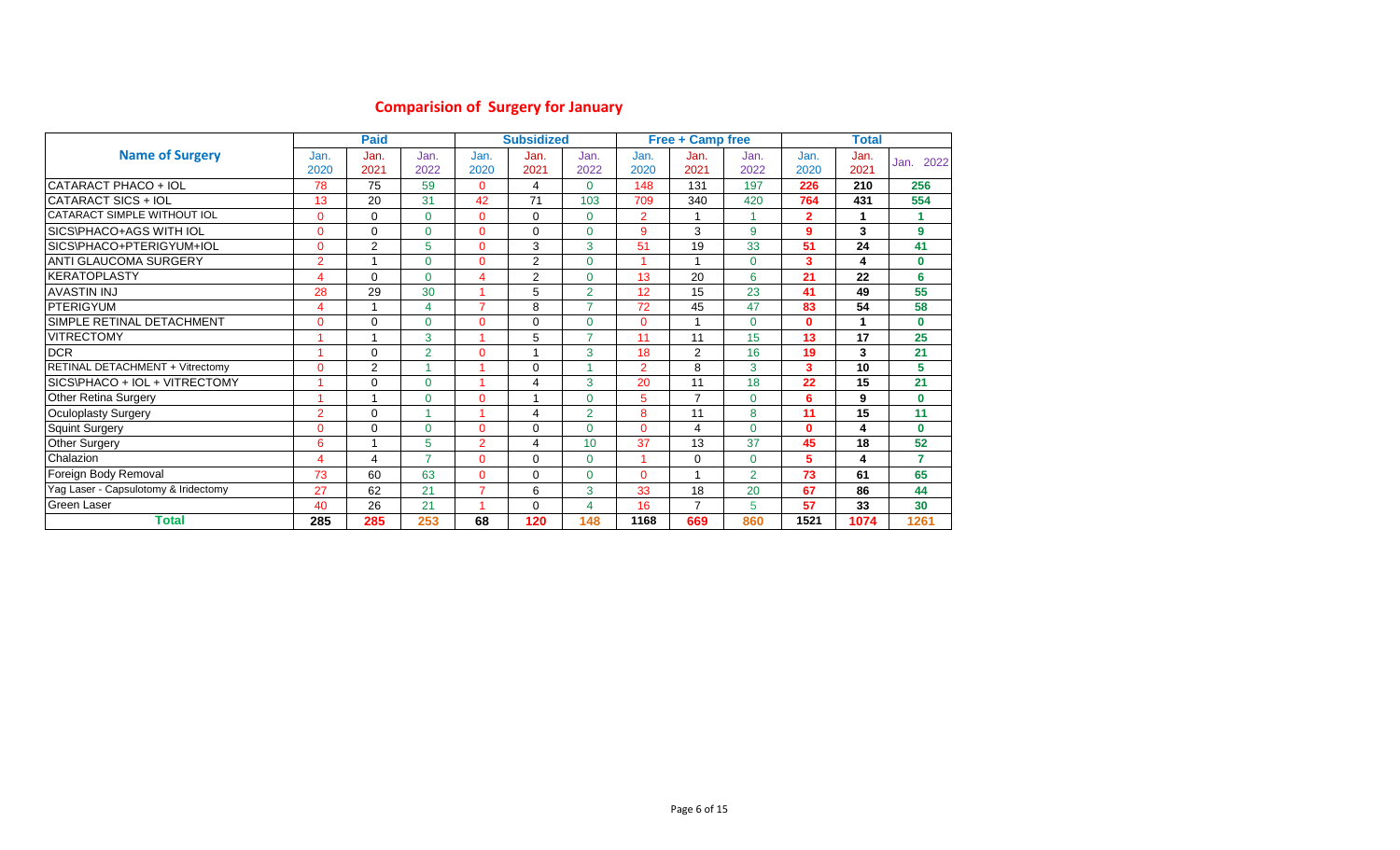|                                      |               | <b>Paid</b>    |                |                 | <b>Subsidized</b> |                |               | <b>Free + Camp free</b> |               |               | <b>Total</b> |              |
|--------------------------------------|---------------|----------------|----------------|-----------------|-------------------|----------------|---------------|-------------------------|---------------|---------------|--------------|--------------|
| <b>Name of Surgery</b>               | April to      | April to       | April to       | April to        | April to          | April to       | April to      | April to                | April to      | April to      | April to     | April to     |
|                                      | <b>Jan.20</b> | Jan.21         | <b>Jan.22</b>  | <b>Jan.20</b>   | Jan.21            | <b>Jan.22</b>  | <b>Jan.20</b> | <b>Jan.21</b>           | <b>Jan.22</b> | <b>Jan.20</b> | Jan.21       | Jan.22       |
| CATARACT PHACO + IOL                 | 526           | 471            | 532            | 24              | 32                | 21             | 1377          | 591                     | 1109          | 1927          | 1094         | 1662         |
| CATARACT SICS + IOL                  | 145           | 109            | 197            | 291             | 374               | 481            | 3540          | 1293                    | 2948          | 3976          | 1776         | 3626         |
| CATARACT SIMPLE WITHOUT IOL          | 1             | $\mathbf 0$    | $\Omega$       | 4               | 4                 | 4              | 18            | 9                       | 12            | 23            | 13           | 16           |
| SICS+AGS WITH IOL                    | 5             | 4              | $\overline{7}$ | $\Omega$        | $\overline{2}$    |                | 31            | 23                      | 48            | 36            | 29           | 56           |
| SICS+PTERIGYUM+IOL                   | 9             | 9              | 13             | $\Omega$        | 6                 | 8              | 231           | 94                      | 219           | 240           | 109          | 240          |
| <b>ANTI GLAUCOMA SURGERY</b>         | 11            | 5              | 3              | 3               | 5                 | 6              | 12            | 6                       | 10            | 26            | 16           | 19           |
| <b>KERATOPLASTY</b>                  | 37            | 2              |                | 13              | 27                | 25             | 138           | 81                      | 100           | 188           | 110          | 126          |
| <b>AVASTIN INJ</b>                   | 288           | 229            | 325            | 29              | 25                | 41             | 123           | 78                      | 138           | 440           | 332          | 504          |
| PTERIGYUM                            | 40            | 3              | 7              | 15              | 55                | 68             | 392           | 124                     | 273           | 447           | 182          | 348          |
| SIMPLE RETINAL DETACHMENT            | $\Omega$      | $\Omega$       | $\Omega$       | $\overline{0}$  | $\Omega$          | $\Omega$       | $\Omega$      |                         | $\Omega$      | $\mathbf{0}$  |              | $\mathbf{0}$ |
| <b>VITRECTOMY</b>                    | 10            | 15             | 17             | 29              | 36                | 37             | 151           | 84                      | 145           | 190           | 135          | 199          |
| <b>DCR</b>                           | 14            | $\overline{1}$ | 3              | 14              | 3                 | 21             | 80            | 5                       | 71            | 108           | 9            | 95           |
| RETINAL DETACHMENT + Vitrectomy      | 6             | $\overline{7}$ | 3              | 10 <sup>1</sup> | 12                | 4              | 35            | 16                      | 12            | 51            | 35           | 19           |
| SICS + IOL + VITRECTOMY              | 4             |                |                | 9               | 20                | 16             | 159           | 66                      | 149           | 172           | 87           | 166          |
| Other Retina Surgery                 | 14            | 16             | 11             | 3               | $\overline{4}$    |                | 37            | 37                      | 35            | 54            | 57           | 47           |
| <b>Oculoplasty Surgery</b>           | 20            | 9              | 20             | 9               | 8                 | 17             | 55            | 24                      | 67            | 84            | 41           | 104          |
| <b>Squint Surgery</b>                | 12            | $\overline{ }$ | $\Delta$       | 5               | $\overline{7}$    | 21             | 19            | 11                      | 29            | 36            | 19           | 54           |
| <b>Other Surgery</b>                 | 39            | 35             | 39             | 41              | 37                | 42             | 312           | 123                     | 256           | 392           | 195          | 337          |
| Chalazion                            | 66            | 34             | 39             | 4               | 3                 | $\overline{2}$ | 11            | $\overline{2}$          | 12            | 81            | 39           | 53           |
| Foreign Body Removal                 | 608           | 546            | 715            |                 | $\overline{2}$    | 6              | 9             | 3                       | 14            | 618           | 551          | 735          |
| Yag Laser - Capsulotomy & Iridectomy | 459           | 222            | 341            | 31              | 13                | 29             | 461           | 85                      | 267           | 951           | 320          | 637          |
| <b>Green Laser</b>                   | 347           | 151            | 162            | 14              | 9                 | 6              | 128           | 68                      | 44            | 489           | 228          | 212          |
| Total                                | 2661          | 1870           | 2440           | 549             | 684               | 857            | 7319          | 2824                    | 5958          | 10529         | 5378         | 9255         |

## **Comparision of Surgery YTD**

# **Comparision of Gender wise Surgery - January**

|               |      | <b>Paid</b> |      |      | <b>Subsidized</b> |      |      | <b>Free + Camp free</b> |      |      | <b>Total</b> |      |
|---------------|------|-------------|------|------|-------------------|------|------|-------------------------|------|------|--------------|------|
| <b>Gender</b> | Jan. | Jan.        | Jan. | Jan. | Jan.              | Jan. | Jan. | Jan.                    | Jan. | Jan. | Jan.         | 2022 |
|               | 2020 | 2021        | 2022 | 2020 | 2021              | 2022 | 2020 | 2021                    | 2022 | 2020 | 2021         | Jan. |
| Male          | 146  | 136         | 127  | 24   | 42                | 79   | 463  | 294                     | 352  | 633  | 472          | 558  |
| Female        | 138  | 148         | 124  | 44   | 75                | 64   | 691  | 358                     | 483  | 873  | 581          | 671  |
| Child Male    |      |             |      |      |                   |      |      | 8                       | 18   | 10   | Ω            | 22   |
| Child Female  |      |             |      |      | ⌒<br>∼            |      |      | 9                       |      |      | 12           | 10   |
| ™otal         | 285  | 285         | 253  | 68   | 120               | 148  | 1168 | 669                     | 860  | 1521 | 1074         | 1261 |

# **Comparision of Gender wise Surgery - YTD**

|               |          | <b>Paid</b> |               |          | <b>Subsidized</b> |           |               | <b>Free + Camp free</b> |          |               | <b>Total</b> |          |
|---------------|----------|-------------|---------------|----------|-------------------|-----------|---------------|-------------------------|----------|---------------|--------------|----------|
| <b>Gender</b> | April to | April to    | April to      | April to | April to          | April to  | April to      | April to                | April to | April to      | April to     | April to |
|               | Jan.20   | Jan.21      | <b>Jan.22</b> | Jan.20   | Jan.21            | Jan.22    | <b>Jan.20</b> | Jan.21                  | Jan.22   | <b>Jan.20</b> | Jan.21       | Jan.22   |
| Male          | 1361     | 1025        | 1375          | 254      | 328               | 405       | 3394          | 1275                    | 2633     | 5009          | 2628         | 4413     |
| Female        | 1280     | 820         | 1011          | 277      | 324               | 415       | 3731          | 1457                    | 3104     | 5288          | 2601         | 4530     |
| Child Male    |          | 10          | 38            |          | 23                | 22        | 130           | 62                      | 148      | 153           | 95           | 208      |
| Child Female  |          | 15          | 16            |          |                   | ∣斥<br>ن ا | 64            | 30                      | 73       | 79            | 54           | 104      |
| Total         | 2661     | 1870        | 2440          | 549      | 684               | 857       | 7319          | 2824                    | 5958     | 10529         | 5378         | 9255     |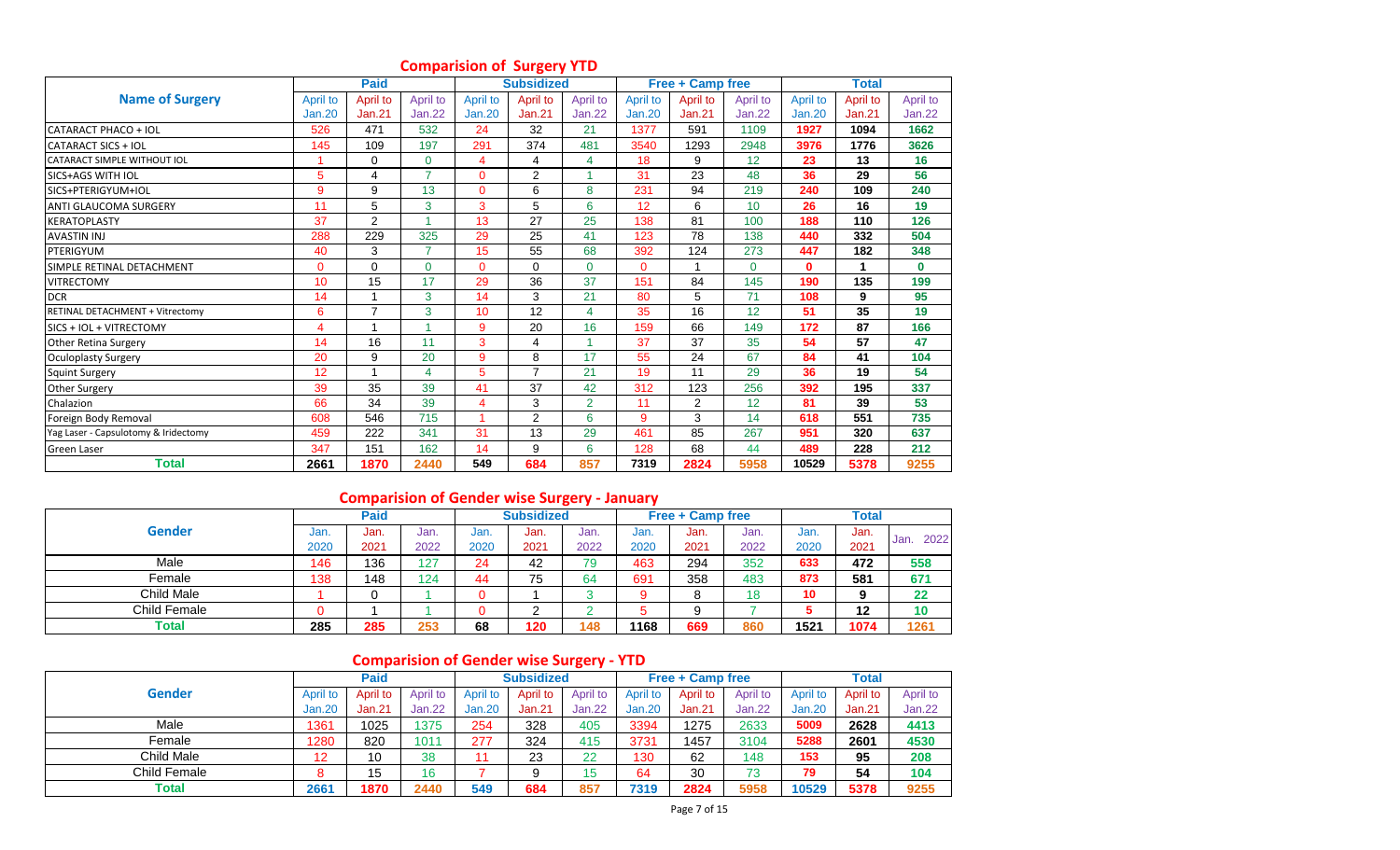# **Sub speciality work - January**

|                            |      | <b>Surgery</b> |      |                                 |
|----------------------------|------|----------------|------|---------------------------------|
| <b>Speciality</b>          | Jan. | Jan.           | Jan. | <b>Speciality</b>               |
|                            | 2020 | 2021           | 2022 |                                 |
| Retina                     | 120  | 110            | 115  | <b>Retina</b>                   |
| <b>Glaucoma</b>            | 12   | 10             | 9    | Glaucoma                        |
| <b>Cornea</b>              | 21   | 22             | 6    | Cornea                          |
| <b>Occuloplasty</b>        | 30   | 18             | 32   | Occuloplasty                    |
| Paediatric Ophthalmology   | 15   | 21             | 32   | <b>Paediatric Ophthalmology</b> |
| <b>Neuro Ophthalmology</b> | 0    | 0              |      | Neuro Ophthalmology             |
| <b>Low Vision</b>          | 0    | $\Omega$       |      | <b>Low Vision</b>               |
| Total                      | 198  | 181            | 194  | Total                           |

# **Sub speciality work - YTD**

|          | <b>Surgery</b> |      |                                 |          | <b>Surgery</b> |               |
|----------|----------------|------|---------------------------------|----------|----------------|---------------|
| Jan.     | Jan.           | Jan. | <b>Speciality</b>               | April to | April to       | April to      |
| 2020     | 2021           | 2022 |                                 | Jan.20   | Jan.21         | <b>Jan.22</b> |
| 120      | 110            | 115  | Retina                          | 1227     | 730            | 975           |
| 12       | 10             | 9    | Glaucoma                        | 64       | 46             | 81            |
| 21       | 22             | 6    | Cornea                          | 188      | 110            | 125           |
| 30       | 18             | 32   | Occuloplasty                    | 192      | 49             | 199           |
| 15       | 21             | 32   | <b>Paediatric Ophthalmology</b> | 232      | 148            | 312           |
| $\Omega$ | 0              | 0    | <b>Neuro Ophthalmology</b>      | 0        | 0              | $\Omega$      |
| $\Omega$ | 0              | 0    | <b>Low Vision</b>               | 0        | 0              | $\mathbf 0$   |
| 198      | 181            | 194  | Total                           | 1903     | 1083           | 1692          |
|          |                |      |                                 |          |                |               |

# **Gender wise Sub Speciality OPD - January**

|               |              | <b>Retina</b>                   |              |              | <b>Glaucoma</b>            |              |              | Cornea            |              |              | <b>Occuloplasty</b> |              |
|---------------|--------------|---------------------------------|--------------|--------------|----------------------------|--------------|--------------|-------------------|--------------|--------------|---------------------|--------------|
| <b>Gender</b> | Jan.         | Jan.                            | Jan.         | Jan.         | Jan.                       | Jan.         | Jan.         | Jan.              | Jan.         | Jan.         | Jan.                | 2022<br>Jan. |
|               | 2020         | 2021                            | 2022         | 2020         | 2021                       | 2022         | 2020         | 2021              | 2022         | 2020         | 2021                |              |
| Male          | 336          | 364                             | 330          | 142          | 79                         | 178          | 230          | 271               | 242          | 38           | 0                   | 18           |
| Female        | 264          | 241                             | 193          | 133          | 58                         | 166          | 207          | 168               | 193          | 34           | 0                   | 18           |
| <b>Total</b>  | 600          | 605                             | 523          | 275          | 137                        | 344          | 437          | 439               | 435          | 72           | 0                   | 36           |
|               |              | <b>Paediatric Ophthalmology</b> |              |              | <b>Neuro Ophthalmology</b> |              |              | <b>Low Vision</b> |              |              | <b>Total</b>        |              |
| <b>Gender</b> | Jan.<br>2020 | Jan.<br>2021                    | Jan.<br>2022 | Jan.<br>2020 | Jan.<br>2021               | Jan.<br>2022 | Jan.<br>2020 | Jan.<br>2021      | Jan.<br>2022 | Jan.<br>2020 | Jan.<br>2021        | 2022<br>Jan. |
| Male          | 113          | 112                             | 122          | 10           | 0                          |              | 2            | 2                 |              | 871          | 828                 | 890          |
| Female        | 102          | 98                              | 108          | 9            | 0                          |              | 2            |                   |              | 751          | 566                 | 678          |
| Total         | 215          | 210                             | 230          | 19           | 0                          |              |              | 3                 | 0            | 1622         | 1394                | 1568         |

# **Gender wise Sub Speciality OPD - YTD**

|               |          | <b>Retina</b>                   |          |               | <b>Glaucoma</b>            |          |               | <b>Cornea</b>     |               |               | <b>Occuloplasty</b> |          |
|---------------|----------|---------------------------------|----------|---------------|----------------------------|----------|---------------|-------------------|---------------|---------------|---------------------|----------|
| <b>Gender</b> | April to | April to                        | April to | April to      | April to                   | April to | April to      | April to          | April to      | April to      | April to            | April to |
|               | Jan.20   | <b>Jan.21</b>                   | Jan.22   | <b>Jan.20</b> | Jan.21                     | Jan.22   | <b>Jan.20</b> | Jan.21            | <b>Jan.22</b> | <b>Jan.20</b> | Jan.21              | Jan.22   |
| Male          | 3903     | 2270                            | 3184     | 1407          | 690                        | 1603     | 2603          | 1607              | 2477          | 339           | າ                   | 142      |
| Female        | 2643     | 1649                            | 2059     | 1070          | 546                        | 1507     | 1680          | 1239              | 2177          | 303           |                     | 151      |
| Total         | 6546     | 3919                            | 5243     | 2477          | 1236                       | 3110     | 4283          | 2846              | 4654          | 642           |                     | 293      |
|               |          | <b>Paediatric Ophthalmology</b> |          |               | <b>Neuro Ophthalmology</b> |          |               | <b>Low Vision</b> |               |               | <b>Total</b>        |          |
| <b>Gender</b> | April to | April to                        | April to | April to      | April to                   | April to | April to      | April to          | April to      | April to      | April to            | April to |
|               | Jan.20   | Jan.21                          | Jan.22   | Jan.20        | Jan.21                     | Jan.22   | <b>Jan.20</b> | Jan.21            | <b>Jan.22</b> | Jan.20        | Jan.21              | Jan.22   |
| Male          | 1223     | 696                             | 1402     | 112           | 0                          | 68       | 18            | 10                | 12            | 9605          | 5275                | 8888     |
| Female        | 1139     | 495                             | 1197     | 95            | 0                          | 65       | 6             |                   | $\sim$        | 6936          | 3930                | 7158     |
| Total         | 2362     | 1191                            | 2599     | 207           | 0                          | 133      | 24            | 11                |               | 16541         | 9205                | 16046    |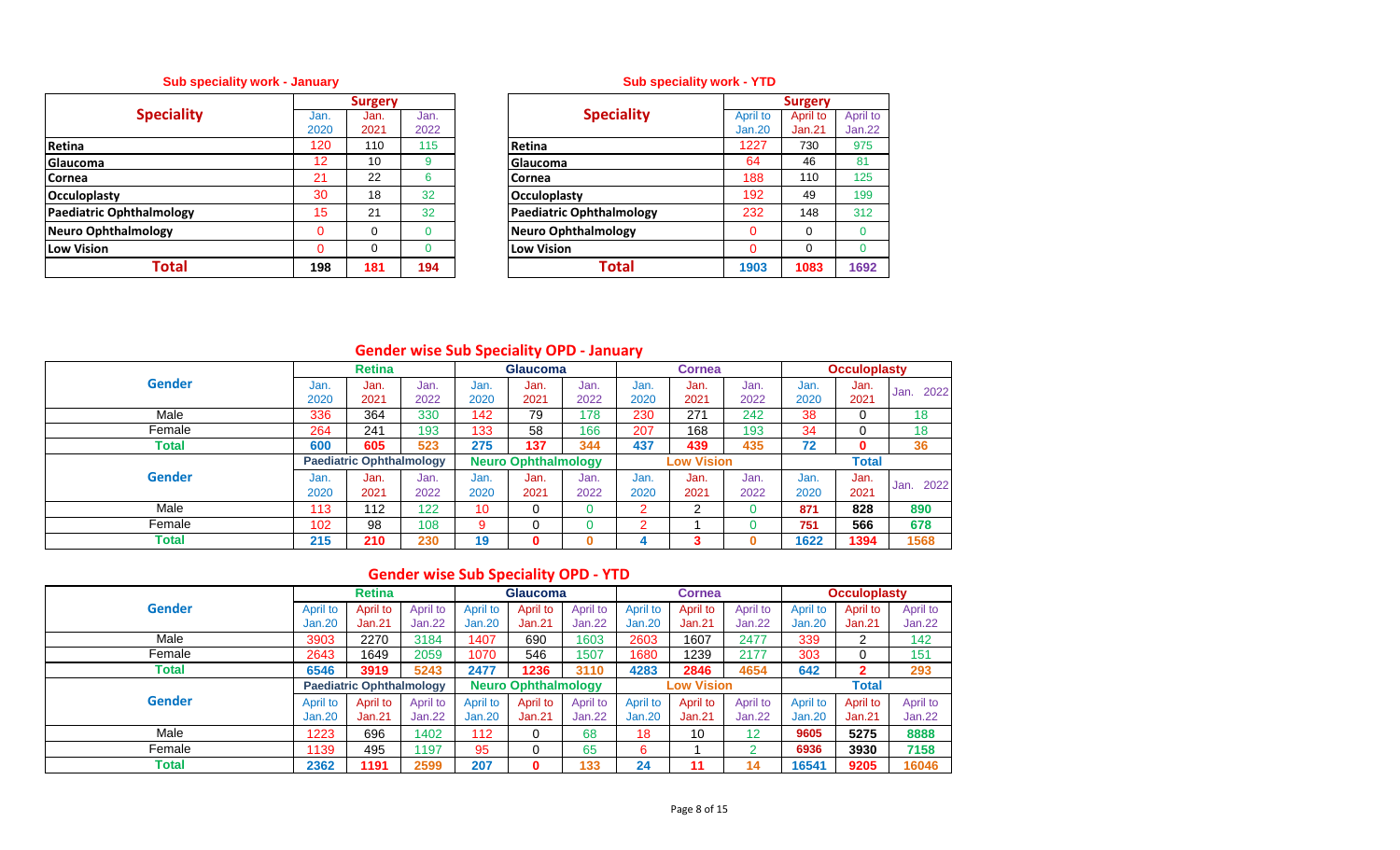#### **Comparision of Camp performance - Mega Camp - January**

| Year          | <b>No. of Camp</b> | <b>OPD</b> | Refer<br><b>Cataract</b> | Refer<br><b>Specialist</b> | <b>Specialist</b><br><b>Transporte</b> | <b>Optical</b> | <b>Optical</b><br>Order |     |     | <b>Medicine Operation Other Eye</b> | Pt's<br>compliance |
|---------------|--------------------|------------|--------------------------|----------------------------|----------------------------------------|----------------|-------------------------|-----|-----|-------------------------------------|--------------------|
| January. 2020 | 32                 | 4965       | 800                      | 220                        | 77                                     | 2522           | 50                      | 504 | 635 |                                     | 79.38              |
| January. 2021 |                    |            |                          | 0                          |                                        |                |                         |     |     |                                     | #DIV/0!            |
| January. 2022 |                    | 409        | 61                       | 25                         |                                        | 265            |                         | 46  | 55  |                                     | 90.16              |
| <b>Total</b>  | 34                 | 5374       | 861                      | 245                        | 80                                     | 2787           | 50                      | 550 | 690 |                                     | 80.14              |

#### **Comparision of Camp performance - One Day Camp - January**

| Year          | No. of Camp | <b>OPD</b> | Refer<br><b>Cataract</b> | <b>Refer</b><br><b>Specialist</b> | <b>Specialist</b><br><b>Transporte</b><br>α | <b>Optical</b> | <b>Optical</b><br><b>Order</b> |    |    | Medicine Operation Other Eye | Pt's<br>compliance |
|---------------|-------------|------------|--------------------------|-----------------------------------|---------------------------------------------|----------------|--------------------------------|----|----|------------------------------|--------------------|
| January. 2020 |             | 551        | 75                       | 26                                | 10                                          | 264            | ບ                              | 56 | 56 |                              | 74.67              |
| January. 2021 |             | 0          |                          |                                   |                                             |                |                                |    |    |                              | #DIV/0!            |
| January. 2022 |             |            |                          |                                   |                                             |                |                                |    |    |                              | #DIV/0!            |
| <b>Total</b>  |             | 551        | 75                       | 26                                | 10                                          | 264            |                                | 56 | 56 |                              | 74.67              |

#### **Comparision of Camp performance - Fullerton Camp - January**

| Year          | No. of Camp | <b>OPD</b> | Refer<br><b>Cataract</b> | Refer<br>Specialist | <b>Specialist</b><br><b>Transporte</b> | <b>Optical</b> | <b>Optical</b><br><b>Order</b> |    |    | <b>Medicine Operation Other Eye</b> | Pt's<br>compliance |
|---------------|-------------|------------|--------------------------|---------------------|----------------------------------------|----------------|--------------------------------|----|----|-------------------------------------|--------------------|
| January. 2020 |             | 285        | 55                       | 13                  |                                        | 119            |                                | 19 | 40 |                                     | 72.73              |
| January. 2021 |             |            |                          | 0                   |                                        |                |                                |    |    |                                     | #DIV/0!            |
| January. 2022 |             |            |                          |                     |                                        |                |                                |    |    |                                     | #DIV/0!            |
| <b>Total</b>  |             | 285        | 55                       | 13                  |                                        | 119            |                                | 19 | 40 |                                     | 72.73              |

## **Comparision of Camp performance - Vyara Center Camp - January**

| Year          | No. of Camp | <b>OPD</b> | Refer<br><b>Cataract</b> | <b>Refer</b><br>Specialist | <b>Specialist</b><br><b>Transporte</b> | <b>Optical</b> | <b>Optical</b><br><b>Order</b> |    |    | <b>Medicine Operation Other Eye</b> | Pt's<br>compliance |
|---------------|-------------|------------|--------------------------|----------------------------|----------------------------------------|----------------|--------------------------------|----|----|-------------------------------------|--------------------|
| January. 2020 |             | 222        | 35                       |                            |                                        | 99             |                                | 18 | 22 |                                     | 62.86              |
| January. 2021 |             | 102        | 30                       | 25                         | 25                                     |                |                                |    | 16 |                                     | 0.00               |
| January. 2022 |             |            |                          |                            |                                        |                |                                |    |    |                                     | #DIV/0!            |
| Total         |             | 324        | 65                       | 33                         | 27                                     | 99             |                                | 18 | 38 |                                     | 58.46              |

## **Comparision of Camp performance - Mega Camp - YTD**

| Year                          | No. of Camp | <b>OPD</b> | Refer | <b>Refer</b><br><b>Cataract Specialist</b> | <b>Specialist</b><br><b>Transporte</b> | <b>Optical</b> | <b>Optical</b><br><b>Order</b> |      |      | <b>Medicine Operation Other Eye</b> | Pt's<br>compliance |
|-------------------------------|-------------|------------|-------|--------------------------------------------|----------------------------------------|----------------|--------------------------------|------|------|-------------------------------------|--------------------|
| <b>April to January. 2020</b> | 208         | 21682      | 4013  | 1380                                       | 558                                    | 8406           | 498                            | 2461 | 3152 | 16                                  | 78.94              |
| April to January. 2021        |             | 0          |       |                                            |                                        |                |                                |      |      |                                     | #DIV/0!            |
| <b>April to January. 2022</b> |             | 766        | 125   | 49                                         |                                        | 448            |                                | 147  | 89   |                                     | 71.20              |
| Total                         | 211         | 22448      | 4138  | 1429                                       | 561                                    | 8854           | 498                            | 2608 | 3241 | 16                                  | 78.71              |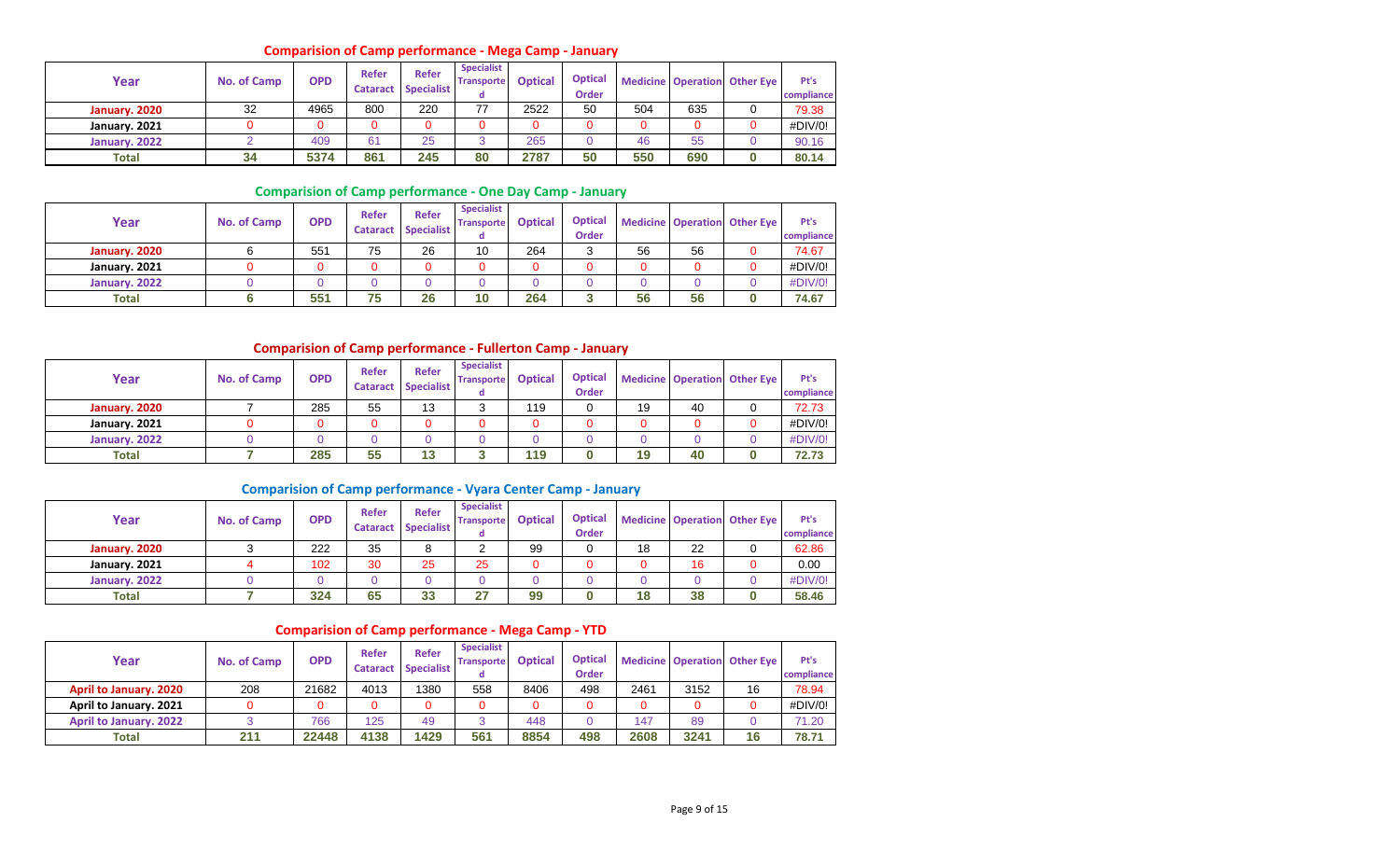# **Comparision of Camp performance - One Day Camp - YTD**

| Year                          | No. of Camp | <b>OPD</b> | Refer<br><b>Cataract</b> | Refer<br><b>Specialist</b> | <b>Specialist</b><br><b>Transporte</b> | <b>Optical</b> | <b>Optical</b><br><b>Order</b> |     |     | <b>Medicine Operation Other Eye</b> | Pt's<br>compliance |
|-------------------------------|-------------|------------|--------------------------|----------------------------|----------------------------------------|----------------|--------------------------------|-----|-----|-------------------------------------|--------------------|
| <b>April to January. 2020</b> | 85          | 5208       | 716                      | 285                        | 87                                     | 2236           | 14                             | 500 | 539 |                                     | 75.98              |
| April to January. 2021        |             |            |                          | 0                          |                                        |                |                                |     |     |                                     | #DIV/0!            |
| <b>April to January. 2022</b> |             |            |                          |                            |                                        |                |                                |     |     |                                     | #DIV/0!            |
| Total                         | 85          | 5208       | 716                      | 285                        | 87                                     | 2236           | 14                             | 500 | 539 |                                     | 75.98              |

# **Comparision of Camp performance - Fullerton Camp - YTD**

| Year                          | No. of Camp | <b>OPD</b> | Refer<br><b>Cataract</b> | <b>Refer</b><br><b>Specialist</b> | <b>Specialist</b><br><b>Transporte</b> | <b>Optical</b> | <b>Optical</b><br>Order |     |     | <b>Medicine Operation Other Eye</b> | Pt's<br>compliance |
|-------------------------------|-------------|------------|--------------------------|-----------------------------------|----------------------------------------|----------------|-------------------------|-----|-----|-------------------------------------|--------------------|
| <b>April to January. 2020</b> | 65          | 3613       | 642                      | 163                               | 65                                     | 1639           |                         | 225 | 495 |                                     | 77.10              |
| April to January. 2021        |             |            |                          |                                   |                                        |                |                         |     |     |                                     | #DIV/0!            |
| <b>April to January. 2022</b> |             |            |                          |                                   |                                        |                |                         |     |     |                                     | #DIV/0!            |
| <b>Total</b>                  | 65          | 3613       | 642                      | 163                               | 65                                     | 1639           |                         | 225 | 495 |                                     | 77.10              |

#### **Comparision of Camp performance - Vyara Center Camp - YTD**

| Year                          | No. of Camp | <b>OPD</b> | Refer<br><b>Cataract</b> | <b>Refer</b><br>Specialist | <b>Specialist</b><br><b>Transporte</b><br>a | <b>Optical</b> | <b>Optical</b><br><b>Order</b> |     |     | <b>Medicine Operation Other Eye</b> | Pt's<br>compliance |
|-------------------------------|-------------|------------|--------------------------|----------------------------|---------------------------------------------|----------------|--------------------------------|-----|-----|-------------------------------------|--------------------|
| <b>April to January. 2020</b> | 41          | 1878       | 286                      | 111                        | 36                                          | 792            |                                | 145 | 170 |                                     | 59.79              |
| April to January. 2021        |             | 176        | 74                       | 50                         | 25                                          |                |                                |     | 56  |                                     | 75.68              |
| <b>April to January. 2022</b> |             |            |                          |                            |                                             |                |                                |     |     |                                     | #DIV/0!            |
| Total                         | 52          | 2054       | 360                      | 161                        | 61                                          | 792            |                                | 145 | 226 |                                     | 63.06              |

# **Statistics for Netrang CHC - January**

| Year          |            | OPD |               |    | <b>IOL</b> |                               | <b>Operations</b> |              | <b>Optical</b> | <b>Medicine</b> | <b>Optical</b> | <b>Tele Medicine</b> |
|---------------|------------|-----|---------------|----|------------|-------------------------------|-------------------|--------------|----------------|-----------------|----------------|----------------------|
|               | <b>New</b> | Old | <b>c</b> otal | M  |            | IМ                            |                   | <b>Total</b> | <b>Order</b>   |                 |                | <b>Consultation</b>  |
| January, 2020 | 609        | 304 | 913           | 24 | 41         | 31                            | 43                | 74           | 43             | 524             | 111            |                      |
| January. 2021 | 371        | 255 | 626           | 27 | 26         | 36                            | 30                | 66           | 73             | 340             | 48             | 112                  |
| January. 2022 | 349        | 213 | 562           | 12 | 20         |                               | 26                |              | 67             | 277             | 78             | 89                   |
| Total         | 1329       | 772 | 2101          | 63 | 87         | 82                            | 99                | 181          | 183            | 1141            | 237            | 201                  |
|               |            |     |               |    |            | Chatiation for Zonichian: CUC | <b>Lowershire</b> |              |                |                 |                |                      |

|               |            |     |       |   |            | Statistics for Zanknyay CHC - January |                   |       |                |     |                         |                      |
|---------------|------------|-----|-------|---|------------|---------------------------------------|-------------------|-------|----------------|-----|-------------------------|----------------------|
| Year          |            | OPD |       |   | <b>IOL</b> |                                       | <b>Operations</b> |       | <b>Optical</b> |     | <b>Medicine Optical</b> | <b>Tele Medicine</b> |
|               | <b>New</b> | Old | Total | w |            | M                                     |                   | Гоtal | <b>Order</b>   |     |                         | <b>Consultation</b>  |
| January. 2020 | 298        | 61  | 359   |   |            |                                       |                   |       | 56             | 100 | 40                      | 284                  |
| January. 2021 | 119        | 23  | 142   |   |            |                                       |                   | 14    | 27             | 23  |                         | 52                   |
| January. 2022 | 94         | 19  | 113   |   |            |                                       |                   |       | $\overline{ }$ | 35  |                         | 78                   |
| Total         | 51'        | 103 | 614   |   | 18         | 6                                     | n.<br>∠           |       | 100            | 158 | 60                      | 414                  |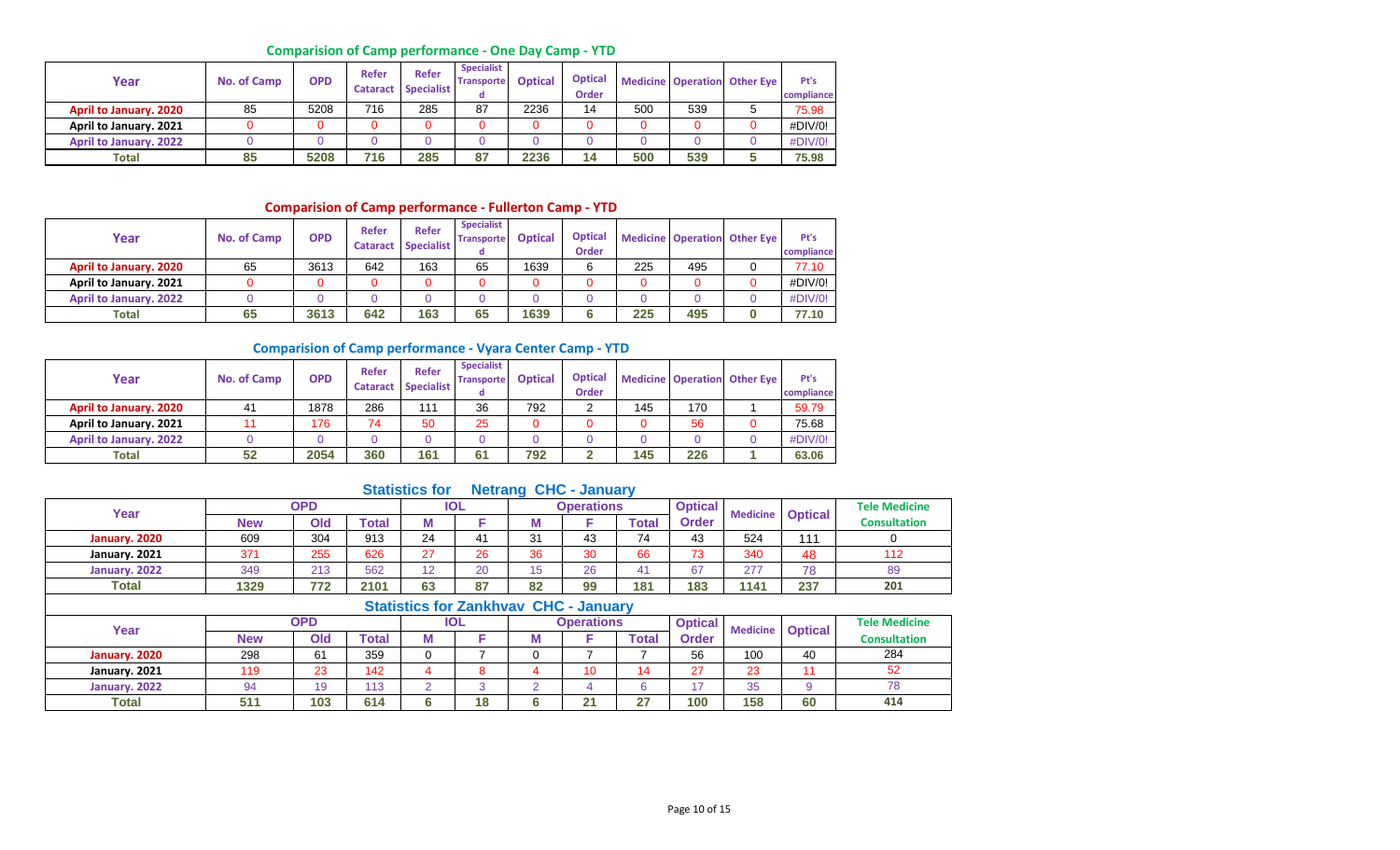|               |            |            |              |    |            |    | <b>Statistics for Dediapada Vision Center - January</b> |              |                |                 |                |                      |
|---------------|------------|------------|--------------|----|------------|----|---------------------------------------------------------|--------------|----------------|-----------------|----------------|----------------------|
| Year          |            | <b>OPD</b> |              |    | <b>IOL</b> |    | <b>Operations</b>                                       |              | <b>Optical</b> | <b>Medicine</b> |                | <b>Tele Medicine</b> |
|               | <b>New</b> | Old        | <b>Total</b> | М  |            | М  |                                                         | <b>Total</b> | <b>Order</b>   |                 | <b>Optical</b> | <b>Consultation</b>  |
| January. 2020 | 243        | 38         | 281          | 17 |            | 17 |                                                         | 24           | 46             | 51              | 58             | 58                   |
| January. 2021 | 112        | 54         | 166          | 8  | 12         | 9  | 13                                                      | 22           | 41             | 22              | 43             | 66                   |
| January. 2022 | 102        | 39         | 141          | 4  | 15         | 4  | 15                                                      | 19           | 40             | 27              | 38             | 98                   |
| <b>Total</b>  | 457        | 131        | 588          | 29 | 34         | 30 | 35                                                      | 65           | 127            | 100             | 139            | 222                  |
|               |            |            |              |    |            |    | <b>Statistics for Umarpada Vision Center - January</b>  |              |                |                 |                |                      |
| Year          |            | <b>OPD</b> |              |    | <b>IOL</b> |    | <b>Operations</b>                                       |              | <b>Optical</b> | <b>Medicine</b> |                | <b>Tele Medicine</b> |
|               | <b>New</b> | Old        | <b>Total</b> | M  |            | М  |                                                         | <b>Total</b> | <b>Order</b>   |                 | <b>Optical</b> | <b>Consultation</b>  |
| January. 2020 | 153        | 25         | 178          | 5  | 5          | 5  | 5                                                       | 10           | 35             | 66              | 51             | 93                   |
| January. 2021 | 105        | 42         | 147          | 13 | 11         | 15 | 12                                                      | 27           | 25             | 36              | 26             | 74                   |
|               |            |            |              |    |            |    |                                                         |              |                |                 |                |                      |

# **Statistics for Sagbara Vision Center - January**

**January. 2022** 125 126 17 142 1 12 12 12 13 34 54 31 **Total 383 84 467 19 28 21 29 50 94 156 108**

|               |            |     | <b>Statistics Tor Saybard Vision Center - January</b> |    |     |    |                   |       |                |                 |                |                      |
|---------------|------------|-----|-------------------------------------------------------|----|-----|----|-------------------|-------|----------------|-----------------|----------------|----------------------|
| Year          |            | OPD |                                                       |    | IOL |    | <b>Operations</b> |       | <b>Optical</b> | <b>Medicine</b> | <b>Optical</b> | <b>Tele Medicine</b> |
|               | <b>New</b> | Old | <b>Total</b>                                          | M  |     | М  |                   | Total | Order          |                 |                | <b>Consultation</b>  |
| January. 2020 | 306        | 48  | 354                                                   | 16 | 20  | 16 | 20                | 36    | 113            | 48              | 47             | 120                  |
| January. 2021 | 125        | 42  | 167                                                   |    | 19  |    |                   | 26    | 57             | 30              | 18             | 60                   |
| January. 2022 | 140        | 37  | 177                                                   |    |     |    |                   | 16    | 61             | 30              | 26             | 64                   |
| <b>Total</b>  | 571        | 127 | 698                                                   | 28 | 50  | 28 | 50                | 78    | 231            | 108             | 91             | 244                  |

## **Statistics for Vyara Satelite Center - January**

| Year          |            | <b>OPD</b> |              |    | <b>IOL</b> |    | <b>Operations</b> |       | <b>Optical</b> | <b>Medicine</b> | <b>Optical</b> | <b>Tele Medicine</b> |
|---------------|------------|------------|--------------|----|------------|----|-------------------|-------|----------------|-----------------|----------------|----------------------|
|               | <b>New</b> | Old        | <b>Total</b> | M  |            | M  |                   | Total | Order          |                 |                | <b>Consultation</b>  |
| January. 2020 | 588        | 344        | 932          | 28 | 44         | 42 | 54                | 96    | 134            | 537             | 37             | 10                   |
| January. 2021 | 245        | 123        | 368          | 16 | 16         | 18 | 16                | 34    | 49             | 174             | 33             | 153                  |
| January. 2022 | 193        | 152        | 345          |    | 18         | 13 | 20                | 33    | 42             | 134             |                | 130                  |
| <b>Total</b>  | 1026       | 619        | 1645         | 55 | 78         | 73 | 90                | 163   | 225            | 845             | وساجب          | 293                  |

# **Statistics for Bardoli Vision Center - January**

| Year          |            | <b>OPD</b> |       |   | <b>IOL</b> |   | <b>Operations</b> |       | <b>Optical</b> | <b>Medicine</b> | <b>Optical</b> | <b>Tele Medicine</b> |
|---------------|------------|------------|-------|---|------------|---|-------------------|-------|----------------|-----------------|----------------|----------------------|
|               | <b>New</b> | Old        | Total | M |            | M |                   | Total | <b>Order</b>   |                 |                | <b>Consultation</b>  |
| January. 2020 | 117        | 29         | 146   |   |            |   |                   |       | 29             | 15<br>ں ا       | 20             | 116                  |
| January. 2021 | 106        | 20         | 126   |   |            |   |                   |       | $\sim$         | 18              | 37             | 93                   |
| January. 2022 |            | $\sqrt{2}$ | 52    |   |            |   |                   |       |                |                 | $\overline{ }$ | 50                   |
| <b>Total</b>  | 263        | 61         | 324   |   |            |   |                   |       | 61             | 27<br>ັບ        | 69             | 259                  |

|               |            |            | <b>Statistics for Ucchal Vision Center - January</b> |     |            |     |                   |       |                |                 |                |                      |
|---------------|------------|------------|------------------------------------------------------|-----|------------|-----|-------------------|-------|----------------|-----------------|----------------|----------------------|
| Year          |            | <b>OPD</b> |                                                      |     | <b>IOL</b> |     | <b>Operations</b> |       | <b>Optical</b> | <b>Medicine</b> | <b>Optical</b> | <b>Tele Medicine</b> |
|               | <b>New</b> | Old        | Total                                                |     |            | M   |                   | Total | <b>Order</b>   |                 |                | <b>Consultation</b>  |
| January. 2020 | 565        | 32         | 597                                                  |     | 78         |     | 78                | 149   | 46             | 38              |                | 158                  |
| January. 2021 | 196        |            | 197                                                  | 25  | 26         | 26  | 32                | 58    | 37             | 18              |                | 163                  |
| January. 2022 | 235        |            | 235                                                  | 42  | 50         | 46  | 60                | 106   | 33             |                 |                | 216                  |
| <b>Total</b>  | 996        | 33         | 1029                                                 | 138 | 154        | 143 | 170               | 313   | 116            | 65              | 11             | 537                  |

132 **299**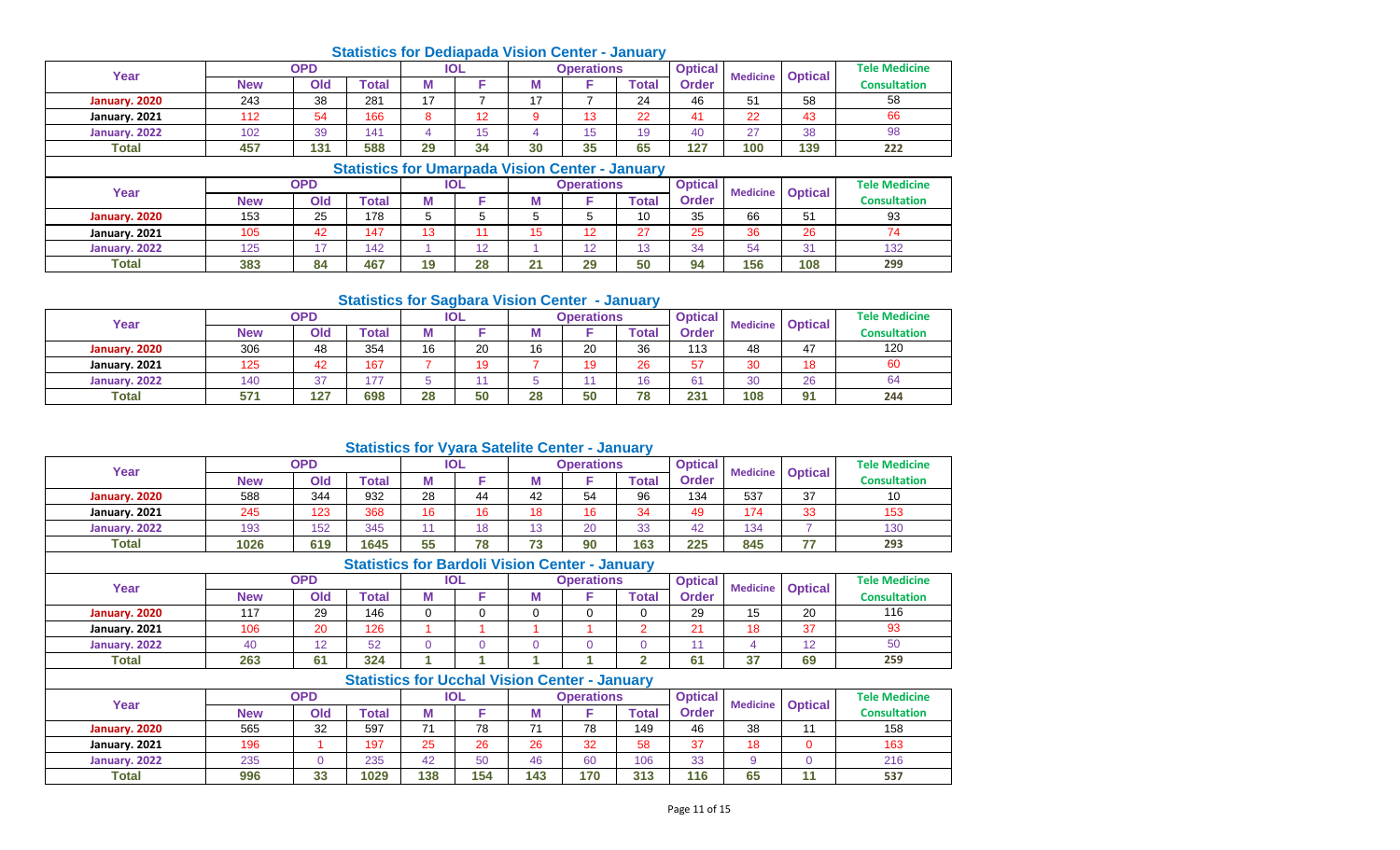# **Statistics for Khapar Vision Center - January**

| Year          |            | <b>OPD</b> |              |    | <b>IOL</b> |    | <b>Operations</b>               |       | <b>Optical</b> | <b>Medicine</b> | <b>Optical</b> | <b>Tele Medicine</b> |
|---------------|------------|------------|--------------|----|------------|----|---------------------------------|-------|----------------|-----------------|----------------|----------------------|
|               | <b>New</b> | Old        | <b>Total</b> | M  |            | М  |                                 | Total | Order          |                 |                | <b>Consultation</b>  |
| January, 2020 | 292        | 74         | 366          | 28 | 26         | 28 | 26                              | 54    | 71             | 83              | 79             | 125                  |
| January. 2021 | 271        | 96         | 367          |    | 26         |    | 29                              | 48    | 75             | 87              | 35             | 59                   |
| January, 2022 | 218        | 83         | 301          | 19 | 15         |    |                                 | 37    | 36             | 48              | 44             | 192                  |
| <b>Total</b>  | 781        | 253        | 1034         | 61 | 67         | 66 | $\overline{\phantom{a}}$<br>. . | 139   | 182            | 218             | 158            | 376                  |

# **Statistics for Kosamba Vision Center - January**

|               |     |                 | <u>UMMONUS IUI INUSUIIIDU TISIUII UUIIMI</u> |    |            |    |                   | <b>VALIMAL</b> |                |     |                         |                      |
|---------------|-----|-----------------|----------------------------------------------|----|------------|----|-------------------|----------------|----------------|-----|-------------------------|----------------------|
| Year          |     | <b>OPD</b>      |                                              |    | <b>IOL</b> |    | <b>Operations</b> |                | <b>Optical</b> |     | <b>Medicine Optical</b> | <b>Tele Medicine</b> |
|               | New | Old             | <b>Total</b>                                 |    |            |    |                   | <b>Total</b>   | <b>Order</b>   |     |                         | <b>Consultation</b>  |
| January. 2020 | 215 | 73              | 288                                          |    |            |    |                   |                | 33             | 59  | 30                      | 202                  |
| January. 2021 | 99  | 32              | 131                                          |    |            |    |                   | 20             | 17             | 29  |                         | 67                   |
| January, 2022 | 180 | $\Omega$<br>. ت | 211                                          |    |            |    |                   | 13             | 40             | 44  |                         | 157                  |
| <b>Total</b>  | 494 | 136             | 630                                          | 16 | 20         | 18 | 23                | 41             | 90             | 132 | 49                      | 426                  |

## **Statistics for Kim Vision Center - January**

| Year          |     | <b>OPD</b> |                           |                          | IOL |                   | <b>Operations</b> |             | <b>Optical</b> | <b>Medicine</b> | <b>Optical</b> | <b>Tele Medicine</b> |
|---------------|-----|------------|---------------------------|--------------------------|-----|-------------------|-------------------|-------------|----------------|-----------------|----------------|----------------------|
|               | New | Old        | $\mathop{\mathsf{Total}}$ | М                        |     | IМ                |                   | $\tau$ otal | <b>Order</b>   |                 |                | <b>Consultation</b>  |
| January. 2020 | 202 | 75         | 277                       | $\overline{ }$<br>' -    |     | $\sqrt{2}$<br>$-$ | $\overline{ }$    | 29          | 30             | 95              | 17             | 198                  |
| January. 2021 | 125 | $\sim$     | 152                       |                          |     |                   |                   | 10          | 30             | 36              |                | 101                  |
| January, 2022 | 181 | $\sim$     | 208                       | $\overline{\phantom{a}}$ | ┕   | ィー                |                   | 31          | 69             | 39              | 16             | 152                  |
| <b>Total</b>  | 508 | 129        | 637                       | 38                       | 37  | 39                | 40                | 79          | 129            | 170             | 39             | 451                  |

# **Statistics for Netrang CHC - YTD**

| Year                          |       | OPD  |       |     | <b>IOL</b> |     | Operations |       | <b>Optical</b> | <b>Medicine</b> | <b>Optical</b> | <b>Tele Medicine</b> |
|-------------------------------|-------|------|-------|-----|------------|-----|------------|-------|----------------|-----------------|----------------|----------------------|
|                               | New   | Old  | Total |     |            | IΜ  |            | Total | Order          |                 |                | <b>Consultation</b>  |
| <b>April to January. 2020</b> | 6164  | 2140 | 8304  | 170 | 210        | 219 | 233        | 452   | 763            | 4079            | 902            | 303                  |
| April to January. 2021        | 2798  | 1061 | 3859  | 97  | 120        | 134 | 133        | 267   | 491            | 2138            | 426            | 770                  |
| <b>April to January, 2022</b> | 3429  | 1495 | 4924  | 124 | 157        | 178 | 179        | 357   | 545            | 2239            | 77.            | 798                  |
| Total                         | 12391 | 4696 | 17087 | 391 | 487        | 531 | 545        | 1076  | 1799           | 8456            | 2099           | 1871                 |

## **Statistics for Zankhvav CHC - YTD**

| Year                          |            | <b>OPD</b> |       |    | IOL |        | Operations |       | <b>Optical</b> | <b>Medicine</b> | <b>Optical</b> | <b>Tele Medicine</b> |
|-------------------------------|------------|------------|-------|----|-----|--------|------------|-------|----------------|-----------------|----------------|----------------------|
|                               | <b>New</b> | Old        | Total | M  |     | M      |            | Total | Order          |                 |                | <b>Consultation</b>  |
| <b>April to January, 2020</b> | 1925       | 250        | 2175  |    | 22  | o<br>o | 29         | 37    | 317            | 398             | 262            | 1170                 |
| April to January. 2021        | 1074       | 127        | 1201  | 22 | 32  | 25     | 39         | 64    | 121            | 331             | 90             | 519                  |
| <b>April to January. 2022</b> | 1122       | 255        | 1377  | 26 |     | 37     | mи         | 88    | 181            | 366             | 90             | 986                  |
| <b>Total</b>                  | 4121       | 632        | 4753  | 51 | 95  | 70     | 119        | 189   | 619            | 1095            | 442            | 2675                 |

# **Statistics for Dediapada Vision Center - YTD**

| Year                          | <b>OPD</b> |     |       | <b>IOL</b> |     | Operations |     |       | <b>Optical</b> | <b>Medicine</b> | <b>Optical</b> | <b>Tele Medicine</b> |
|-------------------------------|------------|-----|-------|------------|-----|------------|-----|-------|----------------|-----------------|----------------|----------------------|
|                               | <b>New</b> | Old | Total |            |     | w          |     | `otal | <b>Order</b>   |                 |                | <b>Consultation</b>  |
| <b>April to January. 2020</b> | 1961       | 128 | 2089  | 62         | 56  | 66         | 57  | 123   | 318            | 395             | 661            | 543                  |
| April to January. 2021        | 934        | 265 | 1199  | 48         | 63  | 51         | 66  | 117   | 316            | 187             | 281            | 490                  |
| <b>April to January. 2022</b> | 983        | 333 | 1316  | 45         | 83  | 46         |     | 137   | 333            | 233             | 293            | 1065                 |
| <b>Total</b>                  | 3878       | 726 | 4604  | 155        | 202 | 163        | 214 | 377   | 967            | 815             | 1235           | 2098                 |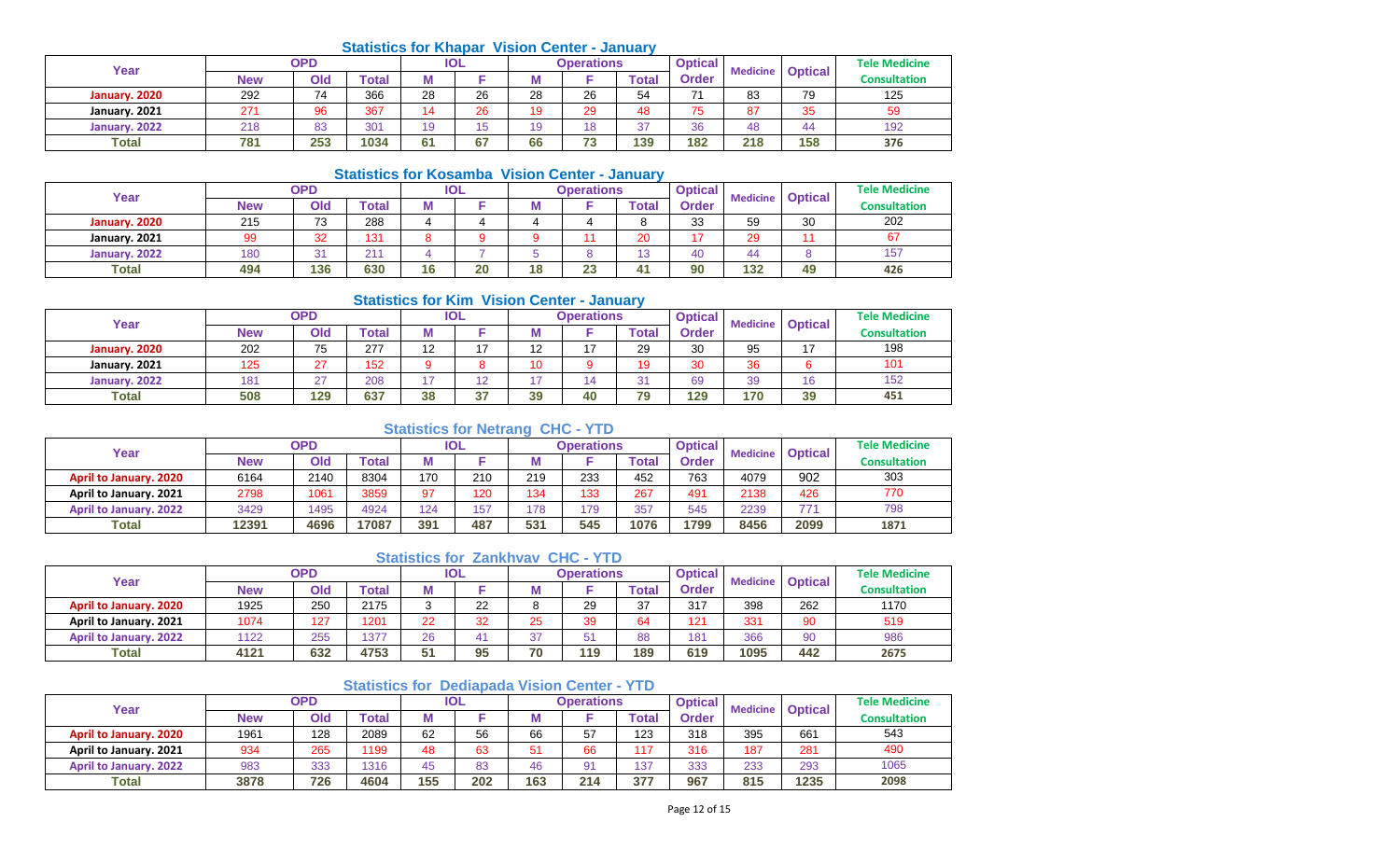# **Statistics for Umarpada Vision Center - YTD**

| Year                          | <b>OPD</b> |     |                  | IOL |    | Operations |    |       | <b>Optical</b> | <b>Medicine</b> |                | <b>Tele Medicine</b> |
|-------------------------------|------------|-----|------------------|-----|----|------------|----|-------|----------------|-----------------|----------------|----------------------|
|                               | <b>New</b> | Old | $\mathsf{Total}$ | M   |    |            |    | Total | <b>Order</b>   |                 | <b>Optical</b> | <b>Consultation</b>  |
| <b>April to January. 2020</b> | 1171       | 275 | 1446             | 24  | 23 | 25         | 23 | 48    | 149            | 492             | 422            | 915                  |
| April to January. 2021        | 643        | 192 | 835              | 24  | 40 | 38         | 42 | 80    | 125            | 313             | 254            | 525                  |
| <b>April to January. 2022</b> | 781        | 157 | 938              | 29  | 29 | 22<br>vu   | 32 | 65    | 218            | 368             | 205            | 835                  |
| Total                         | 2595       | 624 | 3219             | 84  | 92 | 96         | 97 | 193   | 492            | 1173            | 881            | 2275                 |

# **Statistics for Sagbara Vision Center - YTD**

| Year                          | <b>OPD</b> |     |       | <b>IOL</b> |     | Operations |     |             | <b>Optical</b> | <b>Medicine</b> | <b>Optical</b> | <b>Tele Medicine</b> |
|-------------------------------|------------|-----|-------|------------|-----|------------|-----|-------------|----------------|-----------------|----------------|----------------------|
|                               | <b>New</b> | Ola | Total | M          |     | M          |     | $\tau$ otal | Order          |                 |                | <b>Consultation</b>  |
| <b>April to January. 2020</b> | 1945       | 64  | 2009  | 66         | 89  | 67         | 89  | 156         | 561            | 455             | 281            | 692                  |
| April to January. 2021        | 1069       | 139 | 1208  | 41         | 62  | 42         | 66  | 108         | 413            | 331             | 185            | 356                  |
| <b>April to January. 2022</b> | 1125       | 188 | 1313  | 53         | 83  | 55         | 89  | 144         | 533            | 347             | 139            | 401                  |
| <b>Total</b>                  | 4139       | 391 | 4530  | 160        | 234 | 164        | 244 | 408         | 1507           | 1133            | 605            | 1449                 |

# **Statistics for Vyara Satelite Center - YTD**

| Year                          | OPD  |      |              | <b>IOL</b> |     | <b>Operations</b> |     |              | <b>Optical</b><br><b>Medicine</b> |      | <b>Optical</b> | <b>Tele Medicine</b> |
|-------------------------------|------|------|--------------|------------|-----|-------------------|-----|--------------|-----------------------------------|------|----------------|----------------------|
|                               | New  | Old  | <b>Total</b> |            |     |                   |     | <b>Total</b> | <b>Order</b>                      |      |                | <b>Consultation</b>  |
| April to January. 2020        | 5436 | 2380 | 7816         | 168        | 246 | 279               | 308 | 587          | 877                               | 4126 | 435            | 272                  |
| April to January. 2021        | 2201 | 710  | 2911         | 82         | 132 | 67                | 151 | 248          | 349                               | 1296 | 199            | 1048                 |
| <b>April to January. 2022</b> | 1128 | 494  | 1622         | 53         | 86  | 63                | 93  | 156          | 147                               | 891  | 42             | 752                  |
| <b>Total</b>                  | 8765 | 3584 | 12349        | 303        | 464 | 439               | 552 | 991          | 1373                              | 6313 | 676            | 2072                 |

## **Statistics for Bardoli Vision Center - YTD**

| Year                          | <b>OPD</b> |     |       | IOL |  |     | Operations |              | <b>Optical</b> | <b>Medicine</b> | <b>Optical</b> | <b>Tele Medicine</b> |
|-------------------------------|------------|-----|-------|-----|--|-----|------------|--------------|----------------|-----------------|----------------|----------------------|
|                               | New        | Old | 'otal | Μ   |  | IVI |            | <b>Total</b> | <b>Order</b>   |                 |                | <b>Consultation</b>  |
| April to January. 2020        | 1268       | 219 | 1487  |     |  |     |            |              | 242            | 234             | 268            | 864                  |
| April to January. 2021        | 660        | 199 | 859   |     |  |     |            |              | 129            | 118             | 176            | 596                  |
| <b>April to January. 2022</b> | 753        | 161 | 914   |     |  | 10  |            | 16           | 174            | 80              | 197            | 541                  |
| <b>Total</b>                  | 2681       | 579 | 3260  | 13  |  | 13  |            | ሳላ<br>-      | 545            | 432             | 641            | 2001                 |

# **Statistics for Ucchal Vision Center - YTD**

| Year                          | <b>OPD</b> |     |       | IOL |     | <b>Operations</b> |     |       | <b>Optical</b> | <b>Medicine</b> | <b>Optical</b> | <b>Tele Medicine</b> |
|-------------------------------|------------|-----|-------|-----|-----|-------------------|-----|-------|----------------|-----------------|----------------|----------------------|
|                               | New        | Old | Total | М   |     | . .               |     | Total | <b>Order</b>   |                 |                | <b>Consultation</b>  |
| April to January. 2020        | 3043       | 118 | 3161  | 287 | 274 | 303               | 275 | 578   | 456            | 392             | 40             | 1291                 |
| April to January. 2021        | 1140       | 40  | 1180  | 128 | 168 | 147               | 188 | 335   | 269            | 128             | <b>4 F</b>     | 1029                 |
| <b>April to January. 2022</b> | 1448       | 25  | 1473  | 296 | 303 | 325               | 330 | 655   | 190            | 137             |                | 1411                 |
| <b>Total</b>                  | 5631       | 183 | 5814  | 711 | 745 | 775               | 793 | 1568  | 915            | 657             | 62             | 3731                 |

# **Statistics for Khapar Vision Center - YTD**

| Year                          | OPD        |      |             | <b>IOL</b> |     | <b>Operations</b> |     |              | <b>Optical</b> | <b>Medicine</b> | <b>Optical</b> | <b>Tele Medicine</b> |
|-------------------------------|------------|------|-------------|------------|-----|-------------------|-----|--------------|----------------|-----------------|----------------|----------------------|
|                               | <b>New</b> | Old  | $\tau$ otal |            |     |                   |     | <b>Total</b> | <b>Order</b>   |                 |                | <b>Consultation</b>  |
| April to January. 2020        | 2024       | 509  | 2533        | 147        | 176 | 147               | 176 | 323          | 578            | 660             | 453            | 956                  |
| April to January. 2021        | 1354       | 393  | 1747        | 83         | 91  | 91                | 95  | 186          | 366            | 492             | 314            | 690                  |
| <b>April to January. 2022</b> | 1976       | 59'  | 2567        | 109        | 130 | 110               | 45  | 264          | 449            | 559             | 351            | 1567                 |
| <b>Total</b>                  | 5354       | 1493 | 6847        | 339        | 397 | 357               | 416 | 773          | 1393           | 1711            | 1118           | 3213                 |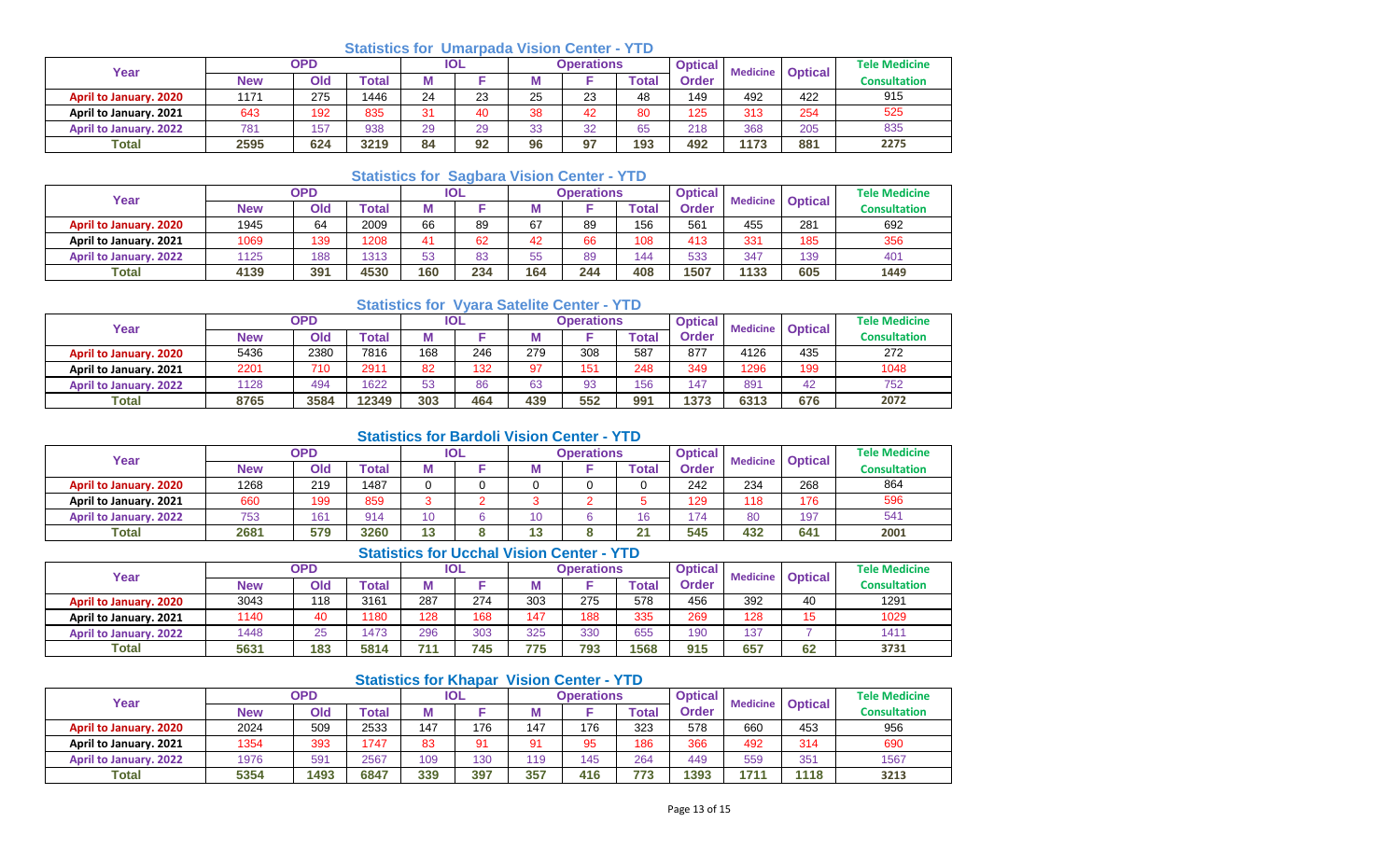#### **Statistics for Kosamba Vision Center - YTD**

| Year                          | <b>OPD</b> |     |       | <b>IOL</b> |     | <b>Operations</b> |     |           | <b>Optical</b><br><b>Medicine</b> |                 | <b>Optical</b> | <b>Tele Medicine</b> |
|-------------------------------|------------|-----|-------|------------|-----|-------------------|-----|-----------|-----------------------------------|-----------------|----------------|----------------------|
|                               | <b>New</b> | Old | 'otal |            |     |                   |     | Total     | Order                             |                 |                | <b>Consultation</b>  |
| <b>April to January. 2020</b> | 1512       | 363 | 1875  | 39         | 29  | 39                | 29  | 68        | 239                               | 47 <sup>4</sup> | 184            | 861                  |
| April to January. 2021        | 732        | 229 | 961   | 30         | 38  | 34                |     | 75<br>ں ו | 143                               | 221             | 97             | 545                  |
| <b>April to January. 2022</b> | 1157       | 303 | 1460  | 111        | 68  | 116               | --  | 193       | 257                               | 303             | 89             | 1104                 |
| <b>Total</b>                  | 3401       | 895 | 4296  | 180        | 135 | 189               | 147 | 336       | 639                               | 995             | 370            | 2510                 |

# **Statistics for Kim Vision Center - YTD**

| Year                          | OPD        |     |              | <b>IOL</b> |     | <b>Operations</b> |     |       | <b>Optical</b> | <b>Medicine</b> | <b>Optical</b> | <b>Tele Medicine</b> |
|-------------------------------|------------|-----|--------------|------------|-----|-------------------|-----|-------|----------------|-----------------|----------------|----------------------|
|                               | <b>New</b> | Old | <b>Total</b> |            |     | M                 |     | ™otal | Order          |                 |                | <b>Consultation</b>  |
| <b>April to January. 2020</b> | 1740       | 473 | 2213         | 57         | 52  | 58                | 53  | 111   | 269            | 592             | 127            | 1388                 |
| April to January. 2021        | 773        | 136 | 909          | 43         | 39  | 47                |     | 88    | 125            | 263             | 04             | 640                  |
| <b>April to January. 2022</b> | 117'       | 190 | 1361         | 68         | 76  | 70                | 85  | 155   | 276            | 270             | 69             | 1145                 |
| <b>Total</b>                  | 3684       | 799 | 4483         | 168        | 167 | 175               | 179 | 354   | 670            | 1125            | 287            | 3173                 |

# **Training Activities - January 2022**

| Vision Assistant     | <b>New</b><br><b>Batch</b> | 1 Year   | Start for 1st<br>February 2021     | In House                        |
|----------------------|----------------------------|----------|------------------------------------|---------------------------------|
| Dr. Kavin Shroff     | Surat                      | 18 Month | October 2020 to<br>March 2022      | <b>Retina Fellowship</b>        |
| Dr. Uma Shroff       | Surat                      | 18 Month | October 2020 to<br>March 2022      | <b>Pediatric Fellowship</b>     |
| Dr. Mansi Desai      | Surat                      | 18 Month | January 2021 to<br>June 2022       | Glaucoma Fellowship             |
| Dr. Mansi Shah       | Mumbai                     | 1 Year   | April 2021 to<br><b>March 2022</b> | <b>Cornea Fellowship</b>        |
| Dr. Aakruti Jariwala | Surat                      | 1 Year   | June 2021 to May<br>2022           | <b>Comprehensive Fellowship</b> |
| Dr. Aastha Patel     | Kalol                      | 18 Month | January 2022 to<br>June 2023       | <b>Comprehensive Fellowship</b> |

| <b>Disease</b>           | <b>Male</b> | Female        | Total | <b>Disease</b>           | Male | Female   | Tota         |
|--------------------------|-------------|---------------|-------|--------------------------|------|----------|--------------|
| <b>ONEEYED</b>           |             | 4             | 5.    | ONEEYED                  | 31   | 31       | 62           |
| <b>DIABETIC</b>          | 59          | 24            | 83    | <b>DIABETIC</b>          | 384  | 216      | 600          |
| <b>CARDIAC</b>           |             | 5.            | 6     | <b>CARDIAC</b>           | 17   | 10       | 27           |
| <b>ASTHAMATIC</b>        | 16          | 8             | 24    | <b>ASTHAMATIC</b>        | 93   | 61       | 154          |
| <b>HYPERTENSIVE</b>      | 101         | 139           | 240   | <b>HYPERTENSIVE</b>      | 635  | 888      | 1523         |
| DIABETIC.HYPERTENSIVE    | 35          | 45            | 80    | DIABETIC, HYPERTENSIVE   | 279  | 290      | 569          |
| ONEEYED, ASTHAMATIC      | 0           | $\Omega$      | 0     | ONEEYED, ASTHAMATIC      | 0    | 2        | $\mathbf{2}$ |
| ASTHAMATIC, HYPERTENSIVE |             |               | 2     | ASTHAMATIC, HYPERTENSIVE | 27   | 16       | 43           |
| DIABETIC, ASTHAMATIC     | 0           | 2             |       | DIABETIC, ASTHAMATIC     | 2    | 3        | 5            |
| DIA, ASTH, HYPERTENSIVE  | O           | $\Omega$      | 0     | DIA, ASTH, HYPERTENSIVE  | 0    |          |              |
| ONE Eyed, DIABITIC, H.T  | 0           | $\Omega$      | 0     | ONE Eyed, DIABITIC, H.T  |      | $\Omega$ |              |
| ONE EYED, HYPERTENSIVE   |             | $\mathcal{P}$ | 4     | ONE EYED, HYPERTENSIVE   | 11   | 16       | 27           |
| <b>ONE EYED.DIABITIC</b> | 0           | $\Omega$      | 0     | ONE EYED.DIABITIC        |      | $\Omega$ |              |
| <b>Total</b>             | 216         | 230           | 446   |                          | 1481 | 1534     | 3015         |

# **Comparision of Systemic Illness for January Comparision of Systemic Illness - YTD**

| <b>Disease</b>      | Male         | Female       | <b>Total</b> | <b>Disease</b>           | <b>Male</b> | Female        | Total |
|---------------------|--------------|--------------|--------------|--------------------------|-------------|---------------|-------|
|                     |              | 4            | 5            | ONEEYED                  | 31          | 31            | 62    |
|                     | 59           | 24           | 83           | <b>DIABETIC</b>          | 384         | 216           | 600   |
|                     | $\mathbf{1}$ | 5            | 6            | CARDIAC                  | 17          | 10            | 27    |
| IC                  | 16           | 8            | 24           | <b>ASTHAMATIC</b>        | 93          | 61            | 154   |
| IVE                 | 101          | 139          | 240          | <b>HYPERTENSIVE</b>      | 635         | 888           | 1523  |
| YPERTENSIVE         | 35           | 45           | 80           | DIABETIC, HYPERTENSIVE   | 279         | 290           | 569   |
| STHAMATIC           | 0            | $\Omega$     | 0            | ONEEYED, ASTHAMATIC      | $\Omega$    | 2             |       |
| <b>IYPERTENSIVE</b> |              | $\mathbf{1}$ | 2            | ASTHAMATIC, HYPERTENSIVE | 27          | 16            | 43    |
| STHAMATIC           | 0            | 2            | 2            | DIABETIC, ASTHAMATIC     | 2           | 3             | 5.    |
| YPERTENSIVE         | 0            | $\Omega$     | 0            | DIA, ASTH, HYPERTENSIVE  | $\Omega$    | $\mathbf{1}$  |       |
| ABITIC,H.T          | 0            | $\Omega$     | 0            | ONE Eyed, DIABITIC, H.T  | 1           | $\Omega$      |       |
| <b>IYPERTENSIVE</b> | 2            | 2            | 4            | ONE EYED, HYPERTENSIVE   | 11          | 16            | 27    |
| <b>IABITIC</b>      | 0            | $\Omega$     | 0            | ONE EYED, DIABITIC       | 1           | $\Omega$      |       |
| <b>Total</b>        | 216          | 230          | 446          |                          | 1481        | 1534          | 3015  |
|                     |              |              |              |                          |             | Page 14 of 15 |       |